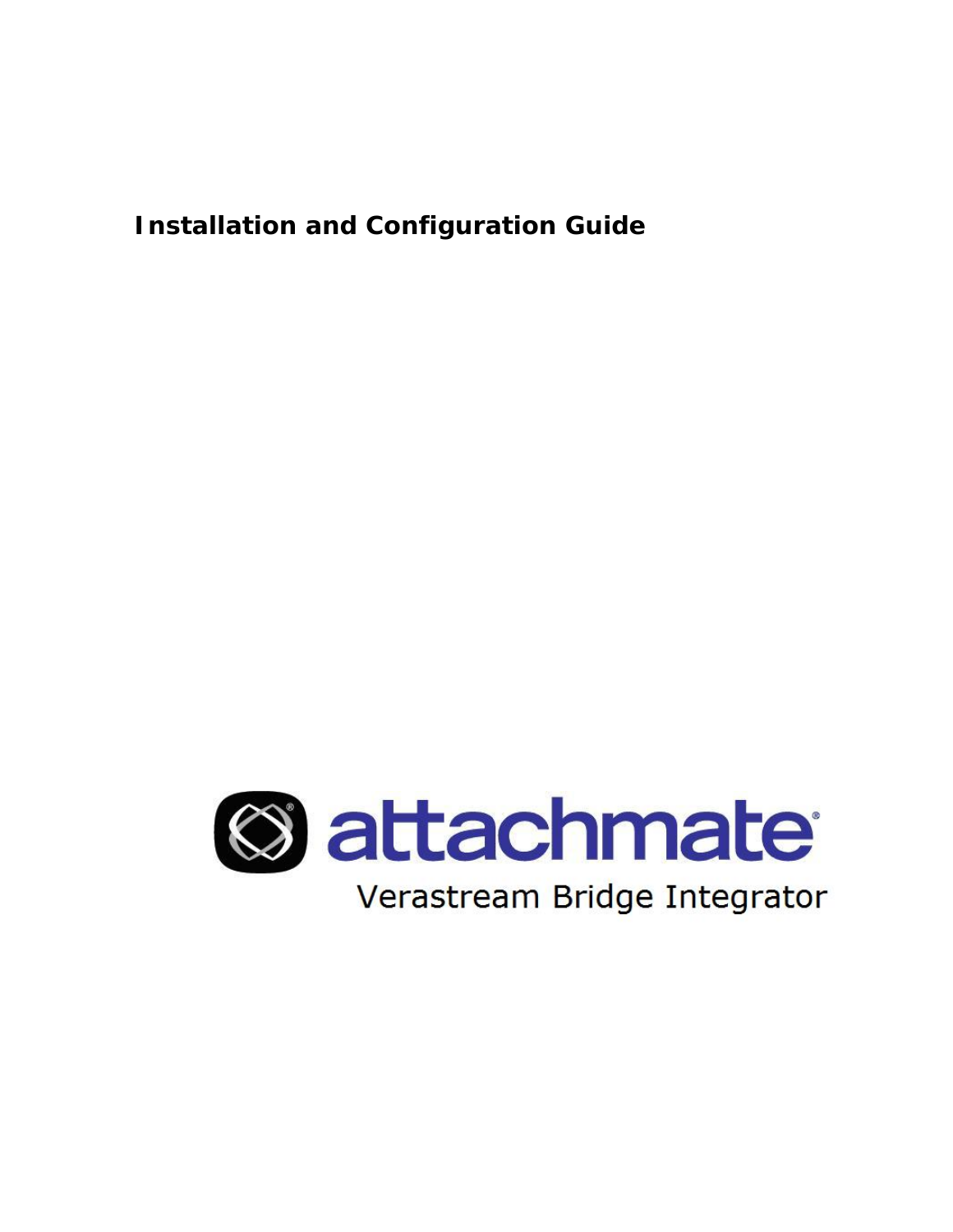# **Table of Contents**

| What's New in Verastream Bridge Integrator v3.0? 4                           |
|------------------------------------------------------------------------------|
|                                                                              |
|                                                                              |
|                                                                              |
| Using the .NET requestor to create an application in Developer Studio .NET 6 |
|                                                                              |
|                                                                              |
|                                                                              |
|                                                                              |
|                                                                              |
|                                                                              |
|                                                                              |
|                                                                              |
|                                                                              |
| Locating the Data Engine package in the Windows installation 12              |
| Transferring the Data Engine package to a host program data set 12           |
| Running the supplied library extractor to restore additional INSTLIB members |
|                                                                              |
| Analyzer Customization for binary HTTP packet traffic (optional) 20          |
|                                                                              |
|                                                                              |
|                                                                              |
|                                                                              |
|                                                                              |
|                                                                              |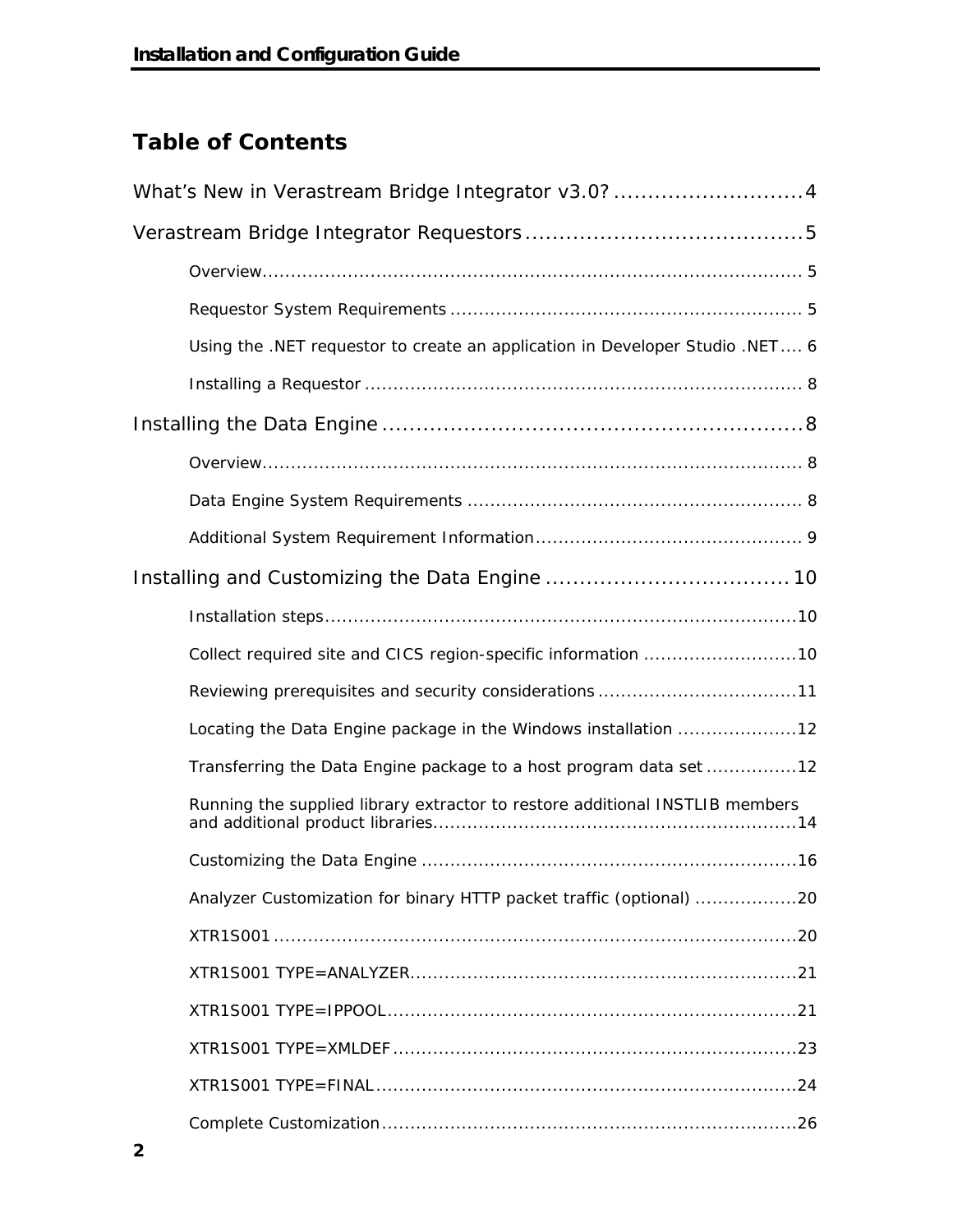| Define Terminal Pool ID Manager Configuration VSAM File33              |
|------------------------------------------------------------------------|
|                                                                        |
|                                                                        |
|                                                                        |
|                                                                        |
|                                                                        |
| Customizing the Data Engine - Getting Started Installation Checklist39 |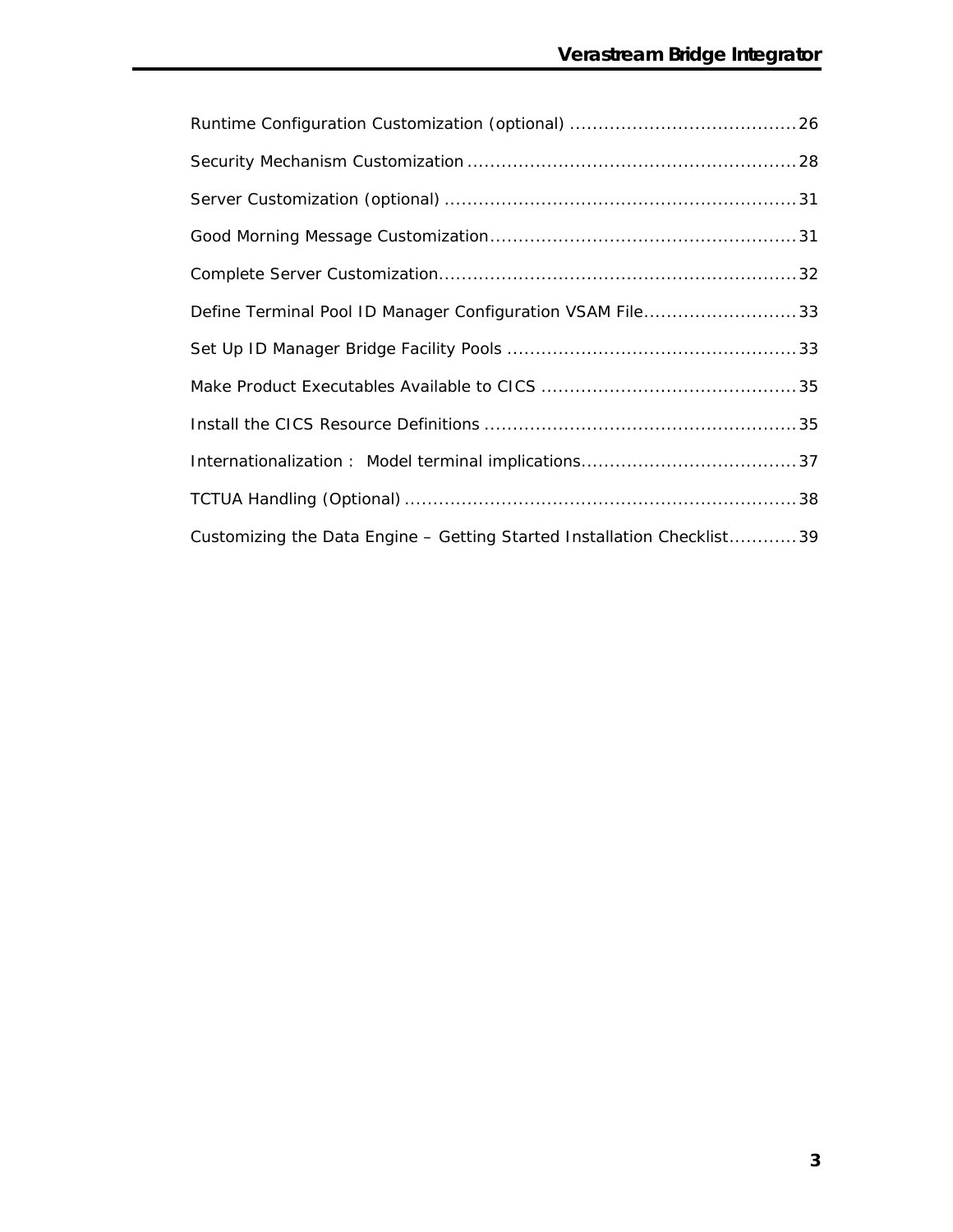### **What's New in Verastream Bridge Integrator v3.0?**

- An updated Installation and Configuration Guide in PDF format
- Included are all VBI 2.0 fixes and enhancements, including:
	- o The customization previously done for the Converter (XTR1S002) is now also stored directly in the server.
	- o A CICS Exit program to manage CICS Terminal User Areas (TCTUAs.)
	- o Additional security can be activated paralleling terminal security.
- A self-contained Install Library (INSTLIB), from which other components are extracted, replaces the SMP/E installation.
- A Web service interface. The J2EE Resource Adapters and EJB environments are now supported by means of the new Web services interface.
- RACF (Resource Access Control Facility) integration. SSL connections available under CICS TS 3.1 and above using the CICS Web Services Interface. A connected system's SSL certificate may be used for authentication. You can use this authentication in addition to, or in place of, IP filtering to restrict access to the Host Engine from the network.
- The Sample/IVP program has been renamed from ATMHELLO to XTR1A003 and the mapset from ATMMAPB to XTR1M30. The Sample/IVP is installed by default instead of as a separate step. The recommended transaction ID is still ATM1.
- To provide improved throughput, the optional ID Manager Pool configuration is now maintained on the host system. There is a new ID Manager 3270 CICS transaction 'IDMG' and its application program called XTR1A007 and BMS mapset XTR1M40. See the Terminal Pool ID Manager guide for information on using this feature. The guide is available in the Documentation folder at the root of the CD and on the product download site.
- A new ID Manager Pool Status Display transaction has been added.
- There are new parameters in the server customization. Please review.
- International host code pages are supported (single-byte character sets).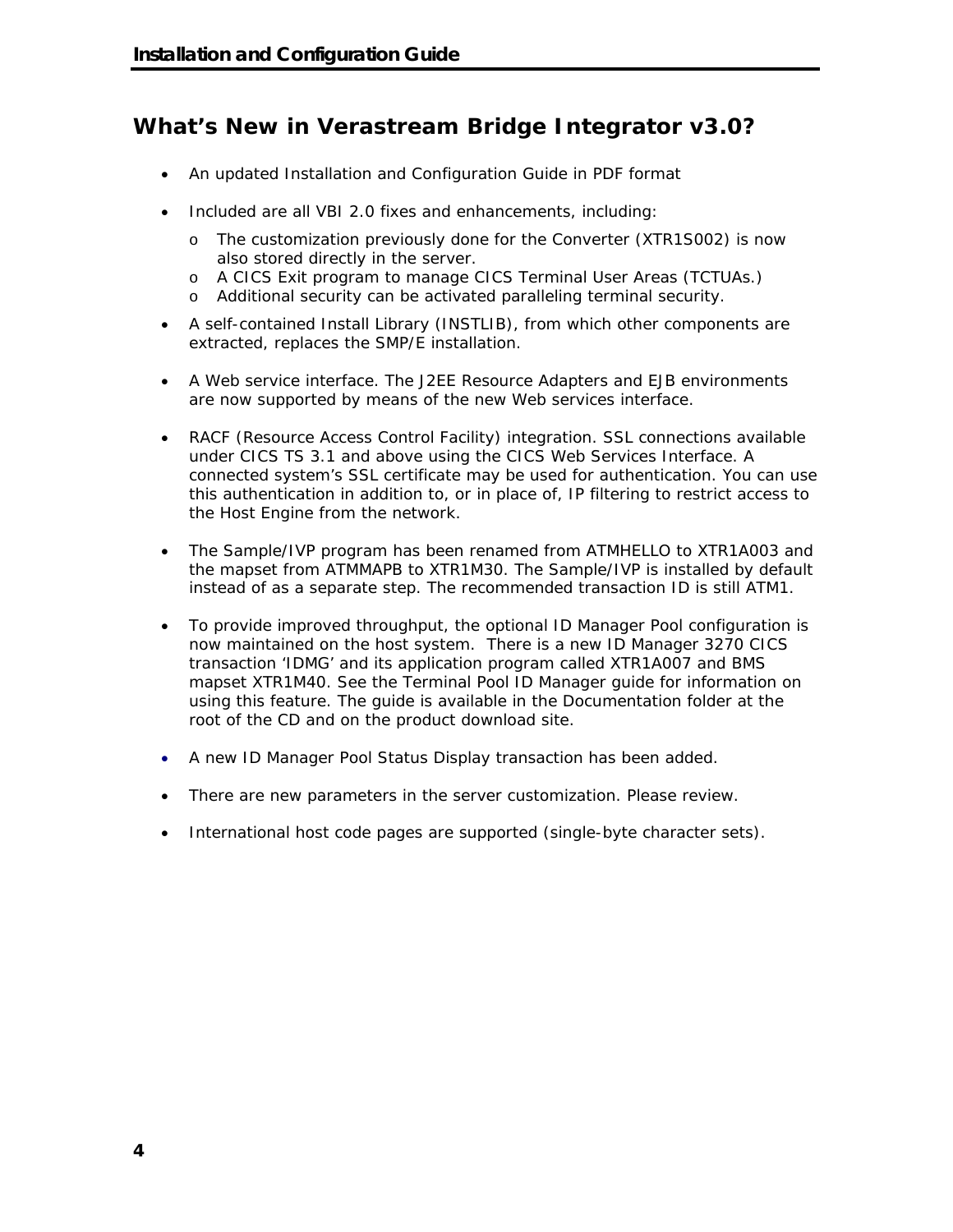## **Verastream Bridge Integrator Requestors**

### **Overview**

Bridge Integrator provides an easy to use API enabling session connection, HLLAPI-like processing, and symbolic BMS map field name processing of CICS 3270 screen applications and session cleanup. Some of the high level functionality for this symbolic exchange of 3270 information is based on the BMS map sets defined in the CICS 3270 application itself.

For example, to update the account number on a screen where the account number field is named "ACCOUNT" in the BMS map, the caller can exchange the information symbolically. In this case, placing the value "2002" in the "ACCOUNT" field could be done by issuing a SetFieldValue("ACCOUNT", "2002"). This capability frees the requestor from row/column dependency in the 3270 application, allowing a reference to information by name (or index).

There is also an API function that works with a collection of fields by name and index instead of row/column positions. The GetAllFieldInformation function retrieves all of the field information from the current host screen. The field level information can then be processed at the requesting application without the need for multiple trips to the host.

The Bridge Integrator Requestors support both Java and Windows environments. Each platform server is a thin runtime layer that takes the Bridge API Request function and its parameters, and packages them into a request format expected on the host. On the return trip, the platform server parses the host response and returns the function's response parameters to the client application.

# **Requestor System Requirements**

| <b>Requirements for</b><br>.NET Requestor        | <b>Supported</b>                                                                                                                 |
|--------------------------------------------------|----------------------------------------------------------------------------------------------------------------------------------|
| <b>Operating System</b>                          | Windows 2000 Advanced Server<br>$\bullet$<br>Windows 2003 Server<br>$\bullet$                                                    |
| <b>Application Server</b>                        | Microsoft .NET                                                                                                                   |
| <b>Requirements for</b><br><b>Java Requestor</b> | <b>Supported</b>                                                                                                                 |
| <b>Operating System</b>                          | Solaris v. 8, 10<br>HP-UX 11.11<br>$\bullet$<br>$IBM$ AIX $v.5.x$<br>$\bullet$<br>Linux (RHE5, SLE)<br>$\bullet$<br>Windows 2003 |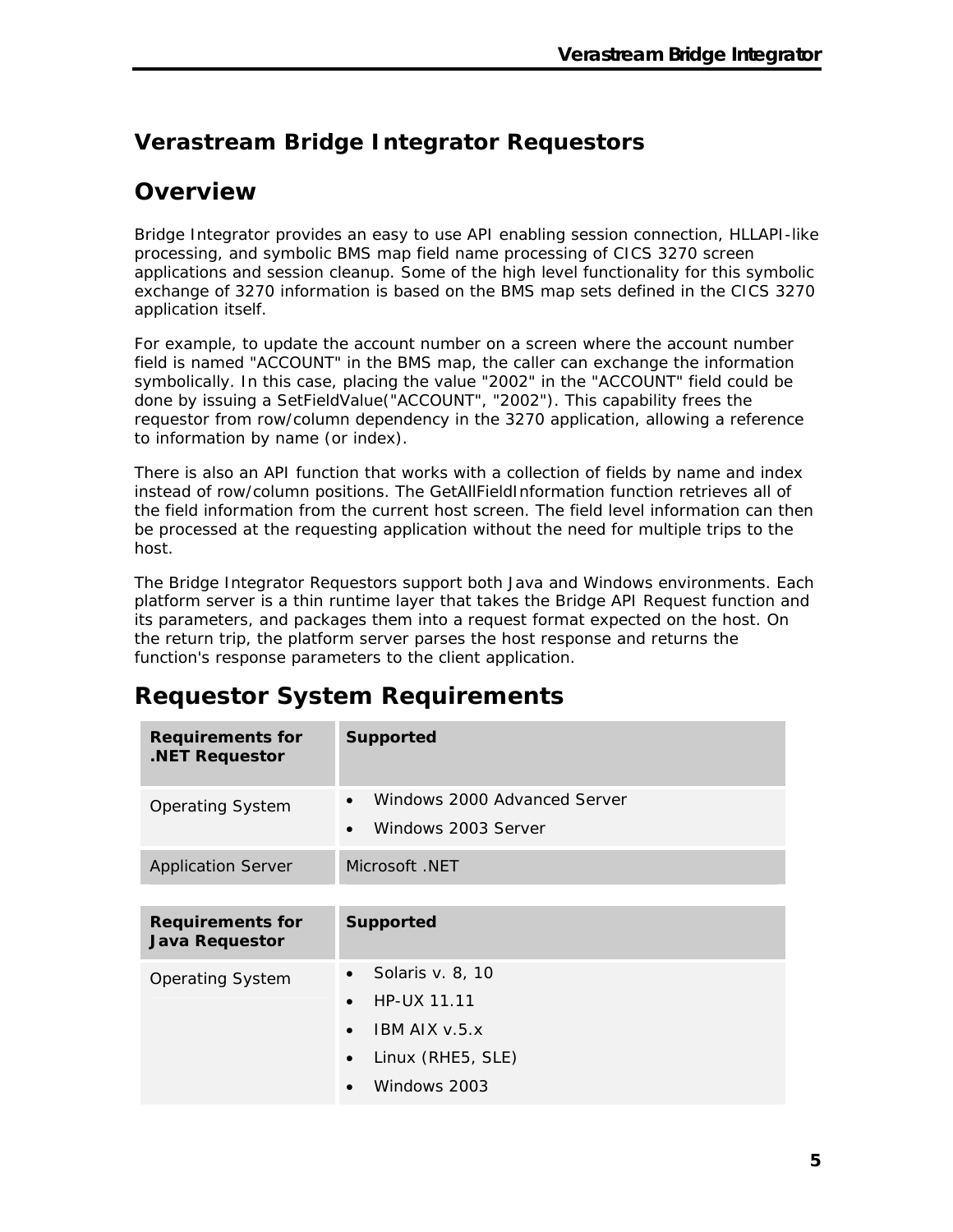#### **System Requirement Notes**

- Applications for the .NET Managed Web Service import the reference from the installed component, and can be written and compiled in Visual Basic, Visual  $C#$ , or Visual  $C++$  programs or included in an ASP.
- Installable Java requestors provide Java application support.
- Client Interfaces support Java applications (JSP or servlets) for the UNIX platform, including UNIX System Services (USS) and Linux for OS/390.

### **Using the .NET requestor to create an application in Developer Studio .NET**

- 1. Open Microsoft Visual Studio .NET
- 2. From the File menu, select New, then Project.
- 3. Select Visual Basic Project on the left side then select ASP .NET Web Application.
- 4. Specify a name for your service. Click OK.
- 5. Create the User Interface controls that you would like to see in your application.
- 6. From the Project menu, select Add Reference and click Browse.
- 7. Enter the Windows directory path and file name to the Verastream Bridge Integrator .NET reference VBI.DLL (for example, c:\ VBIV3R00\VBI.DLL).
- 8. Click OK.

#### **Visual Basic .NET Application Code**

```
'Declare your .NET object using the the newly imported reference eg: 
  Dim Bridge As New VBI.BridgeAPI("IBM037", "Windows-1252") 
'Then issue the desired commands to harvest the screen information: 
'Connect to a host session using a valid set of credentials 
  rc = Bridge.ConnectBridge("n.n.n.n", 2327, 2, "USERID", "PASSWD") 
'Move to the screen that contains the desired 3270 information 
  rc = Bridge.SendKeys("ATM1@E") 
 rc = Bridge.GetString(-1, 9, 41, 4, outText) TerminalID.Text = outText 
'Exit out of your CICS application gracefully before disconnecting 
  rc = Bridge.SendKeys("@C") 
  rc = Bridge.Disconnect()
```
#### **Using the Java Application Requestor**

In your favorite editor create the Java program as follows:

```
/* import the Bridge Integrator Bridge API from BridgeAPI.jar:*/ 
import com.attachmate.cicsbridge.ws.*; 
/* declare your Java Class eg: */ 
public class BridgeSimple1 { public static void main(String[] args) 
{ 
   /* declare your local variables */
```
**6**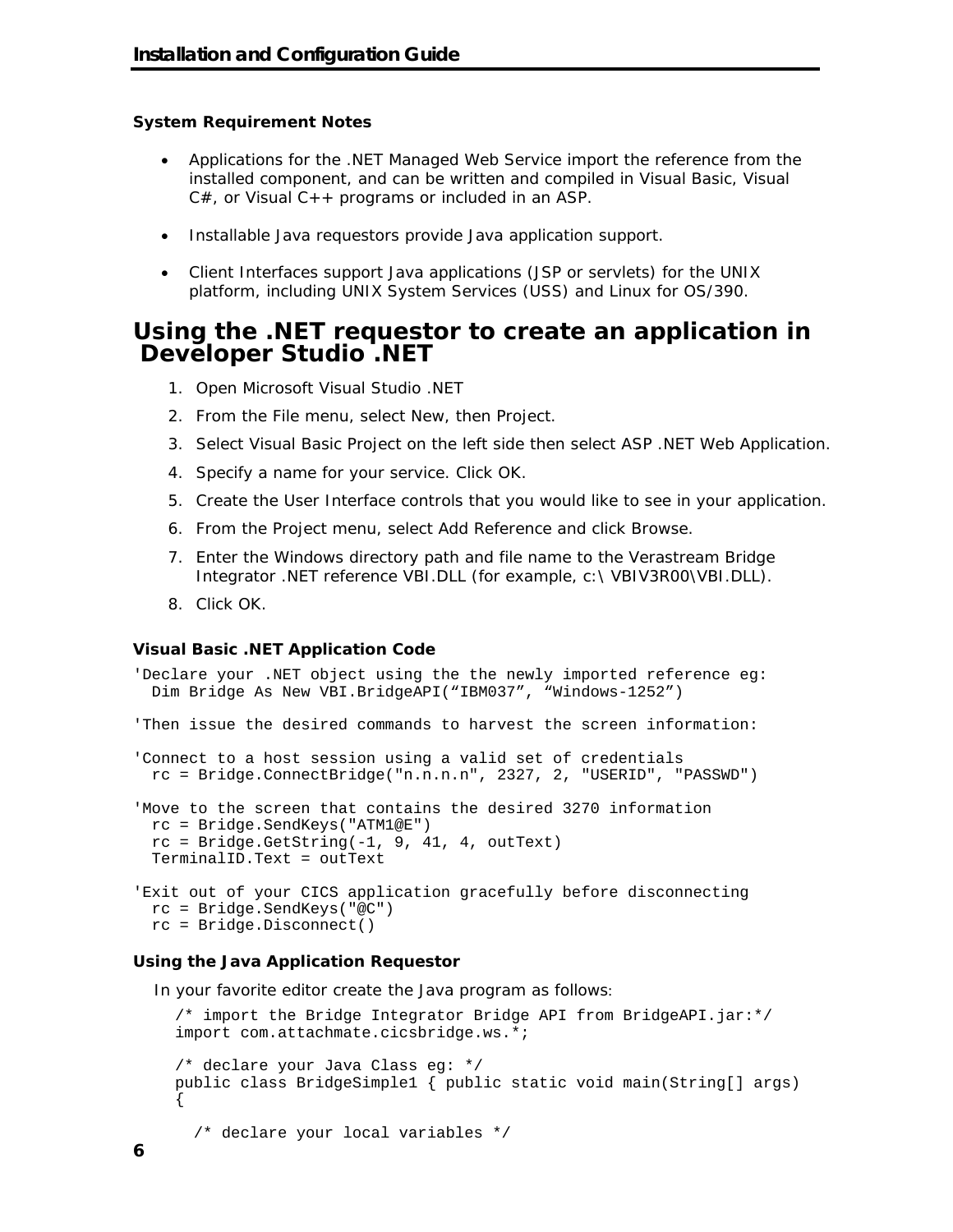```
String hostIP = "1.2.3.4"; /* set this to the IP address
of the CICS region */<br>int hostPort = 2317;
                             /* set this to the TCPIPSERVICE Port
defined in the target CICS */ 
   int terminalModel = BridgeAPI.MODEL_2; 
   String userid = "UNAME"; /* Set up your RACF USERID here */ 
  String password = "12345"; /* and corresponding RACF PASSWORD here 
*/ 
   MutableInt scrRows = new MutableInt(); 
   MutableInt scrCols = new MutableInt(); 
   MutableObject scrText = new MutableObject(); 
  int rc = 0; // result code of each method call
   try { 
BridgeAPI bridge = new BridgeAPI(); /* create an instance of the
bridgeAPI object */ 
/* Issue the desired commands to harvest the 3270 screen information 
eg: */ 
/* Connect to the target CICS host region */ 
           bridge.connectBridge(hostIP, hostPort, terminalModel, 
userid, password); 
/* Move to the screen that contains the desired 3270 information */ 
           bridge.sendKeys("ATM1@E"); 
/* Collect the desired 3270 information */ 
          rc = bridgeAPI.getString(-1, /* the value of
(-1) indicated current screen */ 
                           9, /* int inStartRow */ 
                          41, /* int inStartColumn */ 
                           4, /* int number positions */ 
                         scrText ); /* where the screen text
should go */ 
String myterminalID = (String) scrText.getObject(); 
System.out.println("You are on Terminal: "); 
System.out.println(myterminalID); 
/* Remember to exit out of your CICS application gracefully before 
disconnecting */ 
rc = bridge.SendKeys("@C"); 
rc = bridge.Disconnect() 
 } 
   catch (Exception e) { 
           // TODO Auto-generated catch block 
           e.printStackTrace(); 
          System.exit(16);<br>}
 } 
          } 
} 
/* Save your program and compile with: javac -classpath 
.;BridgeAPI.jar BridgeSimple1.java */ 
/* Run with : javac -classpath .;BridgeAPI.jar BridgeSimple1.class 
*/
```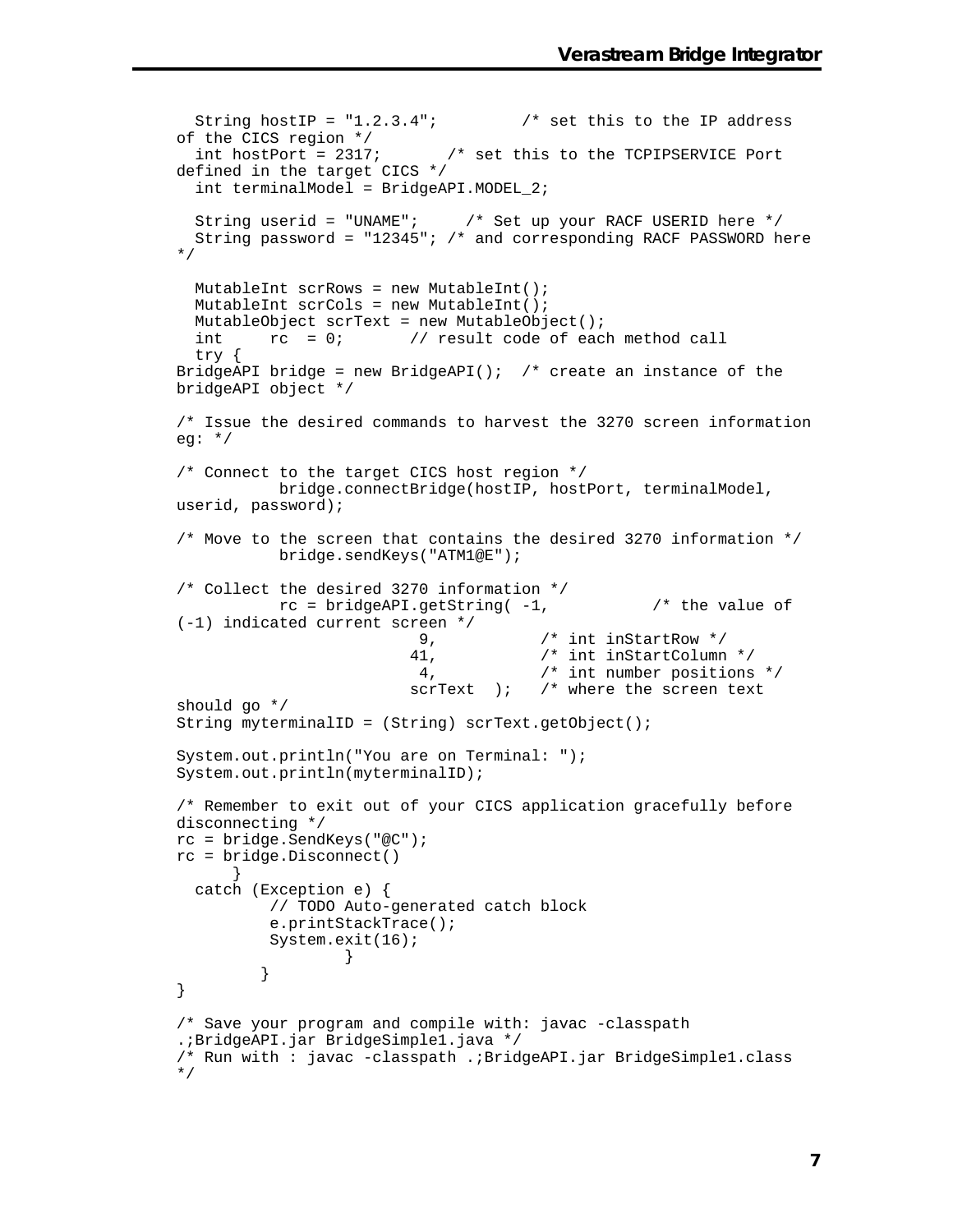#### **Installing a Requestor**

To install the .NET requestor on a computer running Windows 2003 Server copy the .Net VBI reference 'VBI.DLL' to the desired Windows directory.

To install the Java requestor on a computer Java archive 'BridgeAPI.jar' to the desired target directory.

To install the VBI Designer, copy the BridgeDesigner.zip archive to the desired location and extract the contents into the target developer directory.

## **Installing the Data Engine**

### **Overview**

The Data Engine is the host component of the Verastream Bridge Integrator. The Data Engine is installed in each CICS region that your installation sets up to receive network requests from the Bridge Integrator CICS server or client.

# **Data Engine System Requirements**

The Data Engine installs in the following environment:

| <b>Requirements for</b>   | Supported                                       |
|---------------------------|-------------------------------------------------|
| <b>Operating System</b>   | OS/390 V2R10 and z/OS                           |
| <b>Transaction Server</b> | CICS Transaction Server for z/OS V3R1 and above |
| Other                     | TCP/IP must be configured and active            |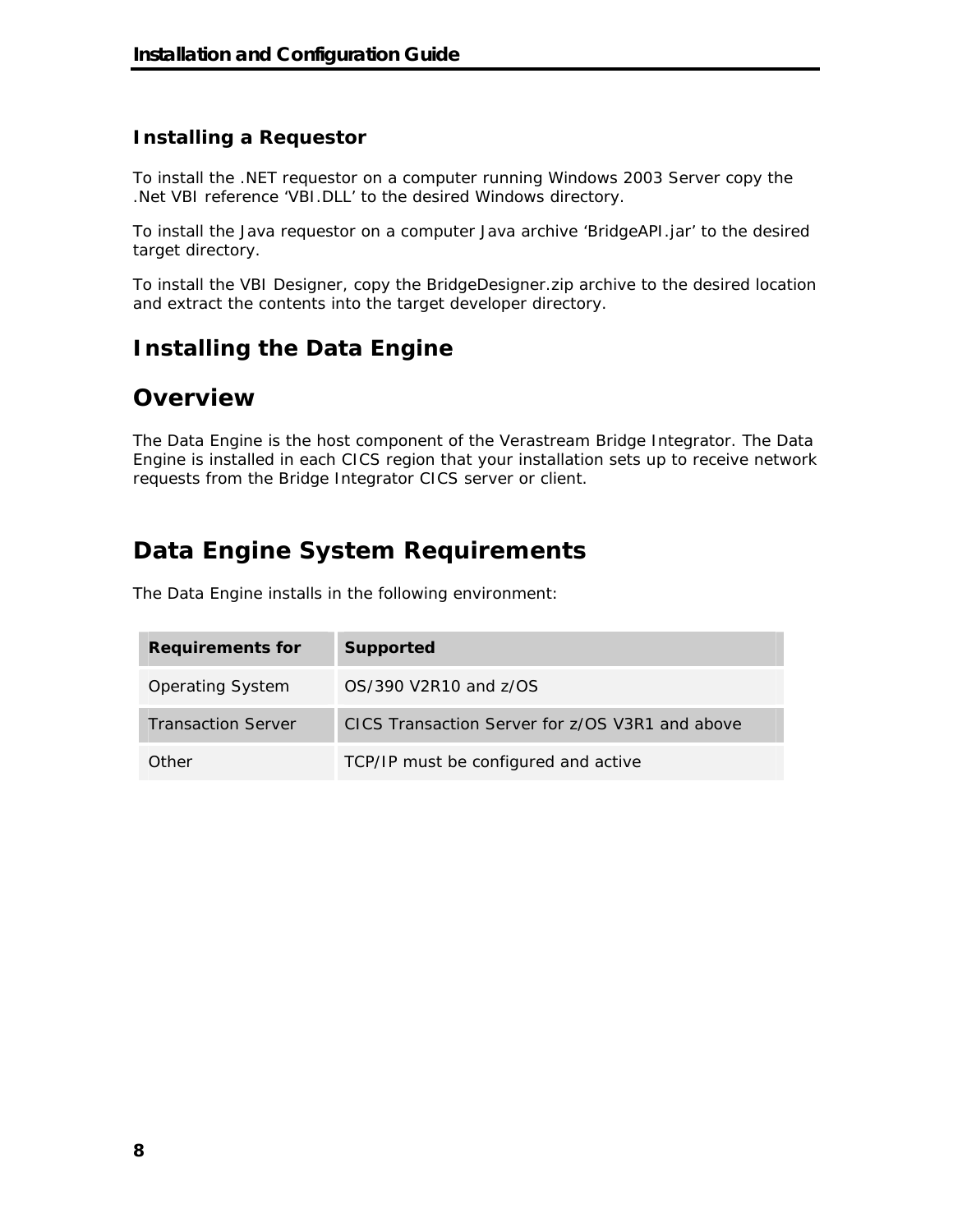# **Additional System Requirement Information**

- In an MRO environment, the load library, containing the BMS mapsets, must be available in the CICS region where the Data Engine is installed (the Routing or Terminal Owning region). Ensure the load library containing the BMS mapsets is included in the CICS PROC/JCL DFHRPL concatenation for that CICS region.
- Not all CICS 3270 applications are compatible with VBI. The Data Engine adheres to the same restrictions as IBM documents as programming considerations for Link3270 Bridge applications.
- Re-assemble BMS mapsets assembled on CICS TS releases prior to CICS TS 1.2. This ensures that the BMS mapset load modules contain the application data structure (ADS) and provides full functionality and the capability to access fields by name in the client and designer.
- Refer to the *CICS External Interfaces Guide* for your installation's release of CICS TS for more information regarding these issues.
- For proper operation, the IBM supplied module DFH0CBRF must be available in the CICS DFHRPL. If it is not available, the source can be located in the CICS library member SDFHSAMP(DFH0CBRF), compiled and link-edited into an accessible load library in the DFHRPL concatenation. There is a sample CEDA definition for the program in the IBM supplied group DFH\$BR. The program may be auto-installed if program auto-install is active (SIT parameter PGAIPPGM=ACTIVE).
- By default, the supplied CICS Resource definitions (VBICICSD) refer to IBM supplied TYPETERM definitions that are in the RDO group DFHTYPE. If you use these definitions unmodified, ensure the DFHTYPE group is installed in the CICS region or these TYPETERMs are copied to one of your installation defined RDO groups.
- Install the IBM-supplied CSD group DFHWEB to supply the CWXN and CWBA transactions.
- The CBRF terminal definition is defined in the IBM-supplied RDO group DFHTERM. If required, make sure this definition is available.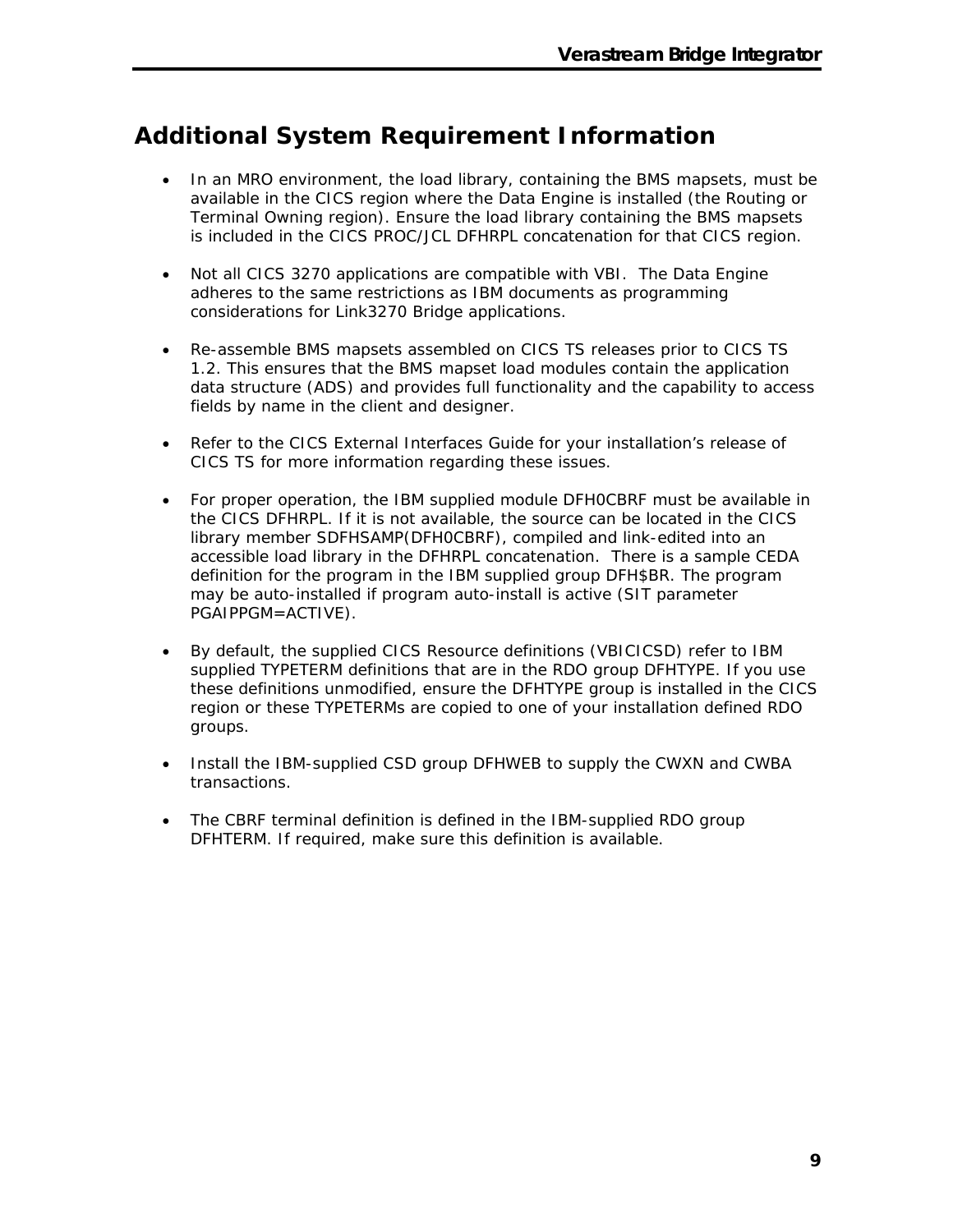## **Installing and Customizing the Data Engine**

There are two major steps in installing the Data Engine; the installation and the customization.

## **Installation steps**

- 1. Collecting required site and CICS region-specific information
- 2. Reviewing prerequisites and security considerations
- 3. Locating the Data Engine package in the Windows installation
- 4. Transferring the Data Engine package to a data set on your host program
- 5. Expanding the package to create the INSTLIB library
- 6. Running the supplied library extractor to restore additional INSTLIB members and additional product libraries

### **Collect required site and CICS region-specific information**

- High Level Qualifier (HLQ) you intend to use for the product libraries. This guide uses the HLQ ATTMF.
- Allocation information for the product libraries, such as UNIT, VOLSER, STORCLAS, as required by your site.
- CICS region SDFHLOAD library dataset name.
- CICS DFHCSD dataset name.
- Host Code Page requirements.
- SSL and authentication requirements.
- Desired CICS RDO Group name and List name.
- The TCP/IP port for client access. Attachmate recommends and reserves port 2317. If you intend to install the Data Engine into more than one CICS region, you may want to specify different ports for each region. Make this change when you update the CICS Resource Definitions (VBICICSD).
- The Clean up Transaction ID. Whenever possible use ATMC as the Clean up Transaction ID. If this name conflicts with another existing transaction on your system, you can change it to a name of your choice. Make this change with the Converter Customization and by updating the CICS resource definitions (VBICICSD).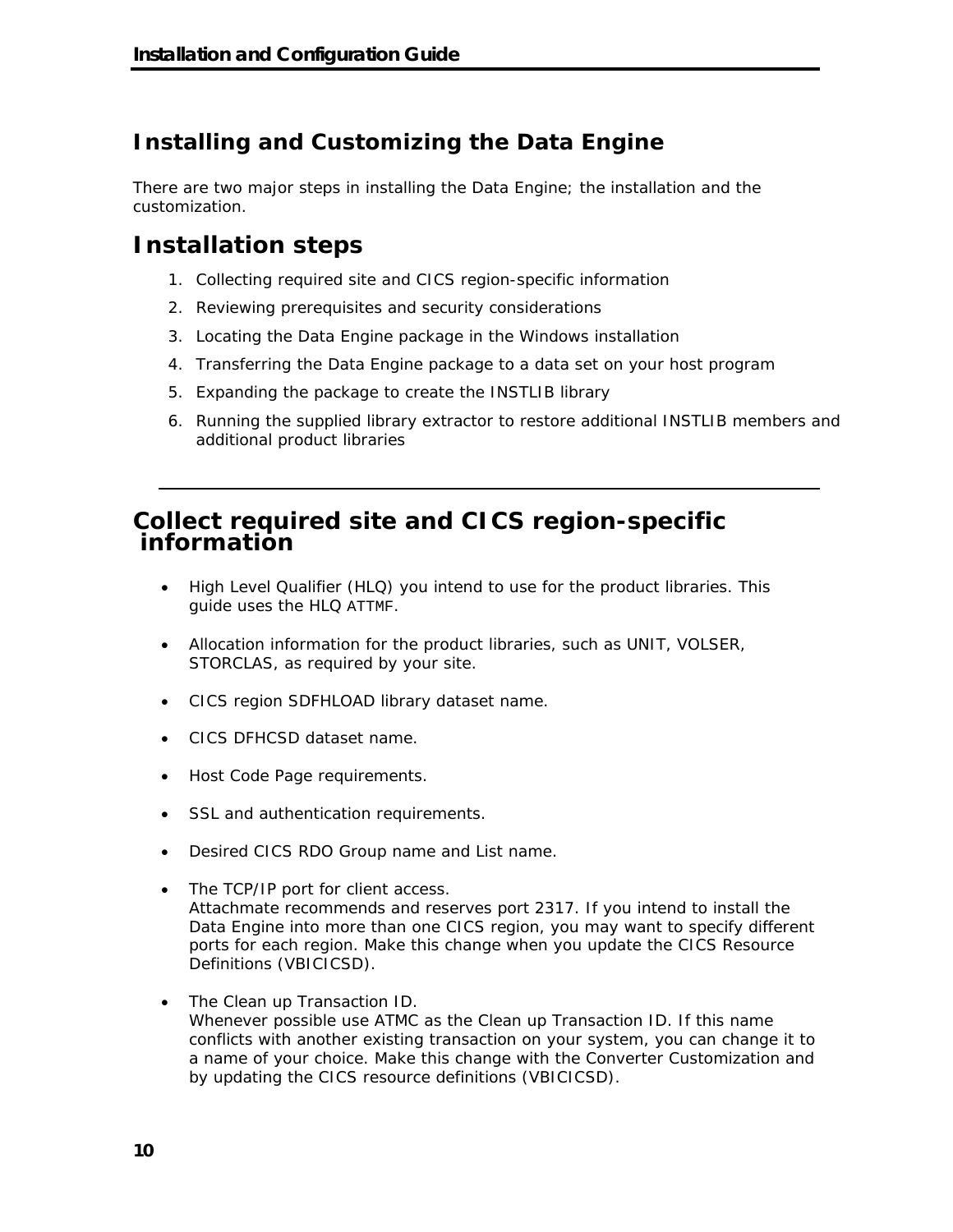- The Sample/IVP Transaction ID. Whenever possible use ATM1 as the Sample/IVP Transaction ID. If this name conflicts with another existing transaction on your system, you can change it to a name of your choice. Make this change when you update the CICS Resource Definitions (VBICICSD).
- The ID Manager Pool Status Display Transaction ID. Whenever possible use IDMG as the ID Manager Pool Status Display Transaction ID. If this name conflicts with another existing transaction on your system, you can change it to a name of your choice. Make this change when you update the CICS Resource Definitions (VBICICSD).
- To use SSL, follow the steps for your CICS release for assigning a keyring and server certificate to your CICS regions. Refer to the *CICS RACF Security Guide*. SSL client authentication may also be used. Use a different CICS Transaction ID for the Analyzer to provide security through a UserId on the host engine.

### **Reviewing prerequisites and security considerations**

- To install the product, you must have sufficient authority to update the product libraries; read access to the SDFHLOAD library and update access to the CICS region DFHCSD is required.
- Verify that the CICS region has read access to the product LOADLIB library or other CICS DFHRPL library into which the product load modules are stored.
- Set up the appropriate permissions for:
	- o Execution of the Cleanup transaction (ATMC by default)
	- o (Optional) The Sample/IVP transactions (ATM1) and ID Manager Pool Status Display transaction IID (IDMG).
	- o Other CICS security permissions may be required, depending on which CICS security facilities you are using. For example, if program security is in use (XPROG=YES or XPROG=classname in the CICS SIT), then permissions may be required to execute Data Engine programs.
- (Optional) Reserve the chosen TCP/IP port. Refer to the *z/OS Communications Server: IP Configuration Reference* for your current z/OS release on how to use the PORT statement in the TCP/IP Profile.
- The Web Analyzer commonly runs under the CICS default UserID until the Client UserID and password are validated. If necessary, a different UserID can be specified in the Analyzer Customization.
- Application security based upon CICS virtual terminal ID and Netname can be set up. See the Server Customization section of this document.
- For SSL connections to CICS, CICS must have a keyring and default server certificate assigned.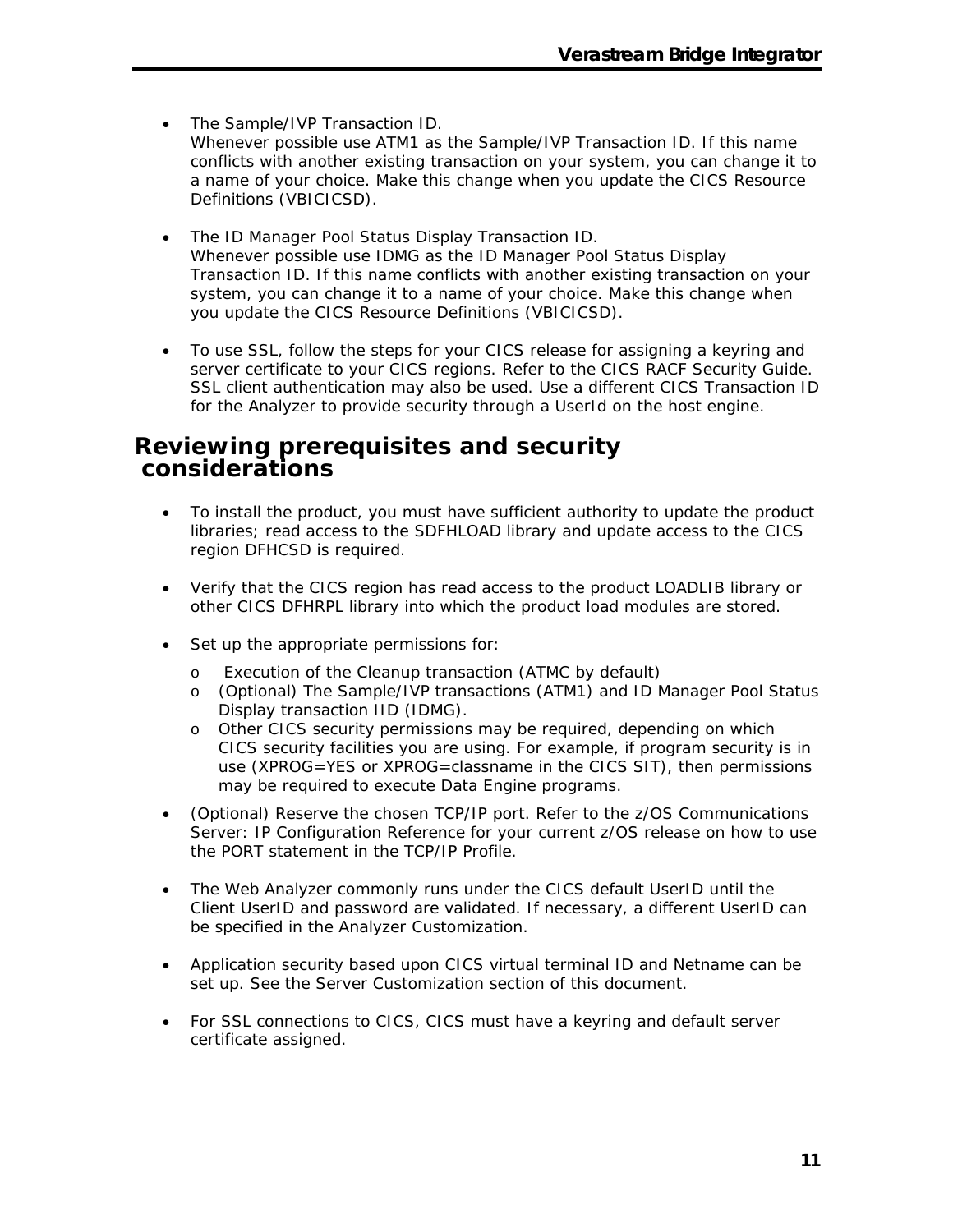### **Locating the Data Engine package in the Windows installation**

From the Server directory of the Verastream Bridge Integrator product copy the Data Engine package. The file name is VBI.V3R00.INSTLIB.XMIT

### **Transferring the Data Engine package to a host program data set**

The Data Engine package, VBI.V3R00.INSTLIB.XMIT, is in TSO Transmit/Receive (IDTF) format.

- 1. Transfer the file to a host system dataset in binary format and allocate the dataset with RECFM=FB and LRECL=80. These allocation parameters are required for the TSO RECEIVE command to process the dataset successfully. The package dataset will be about three 3390 cylinders.
- 2. Transfer the file to a dataset with the selected HLQ to this installation using the chosen allocation parameters (UNIT, VOLSER, STORCLAS, etc.) as appropriate.
- 3. You can use the file transfer capability of your 3270 emulator or a graphical or command line FTP client to transfer the package to a host dataset.

The following example illustrates how to transfer the package to a dataset with the HLQ of ATTMF using the Windows command line FTP client using default allocation parameters.

```
C:\>ftp s390.attachmate.com 
Connected to s390.attachmate.com. 
220-FTPSERVD IBM FTP CS V1R5 at S390.ATTACHMATE.COM, 16:28:09 on 2007-06-13. 
220-connecting from master.attachmate.com 
220 Connection will close if idle for more than 5 minutes. 
User (s390.attachmate.com:(none)): ibmuser
331 Send password please. 
Password:
230 IBMUSER is logged on. Working directory is "IBMUSER.". 
ftp> cd 'attmf' 
250 "ATTMF." is the working directory name prefix. 
ftp> quote site recfm=fb lrecl=80 blksize=0 
200 SITE command was accepted 
ftp> quote site primary=3 secondary=1 cylinders 
200 SITE command was accepted 
ftp> bin 
200 Representation type is Image 
ftp> put vbi.v3r00.instlib.xmit 
200 Port request OK. 
125 Storing data set ATTMF.VBI.V3R00.INSTLIB.XMIT 
250 Transfer completed successfully. 
ftp: 768160 bytes sent in 0.78Seconds 983.56Kbytes/sec. 
ftp> quit 
221 Quit command received. Goodbye. 
C:\Temp>
```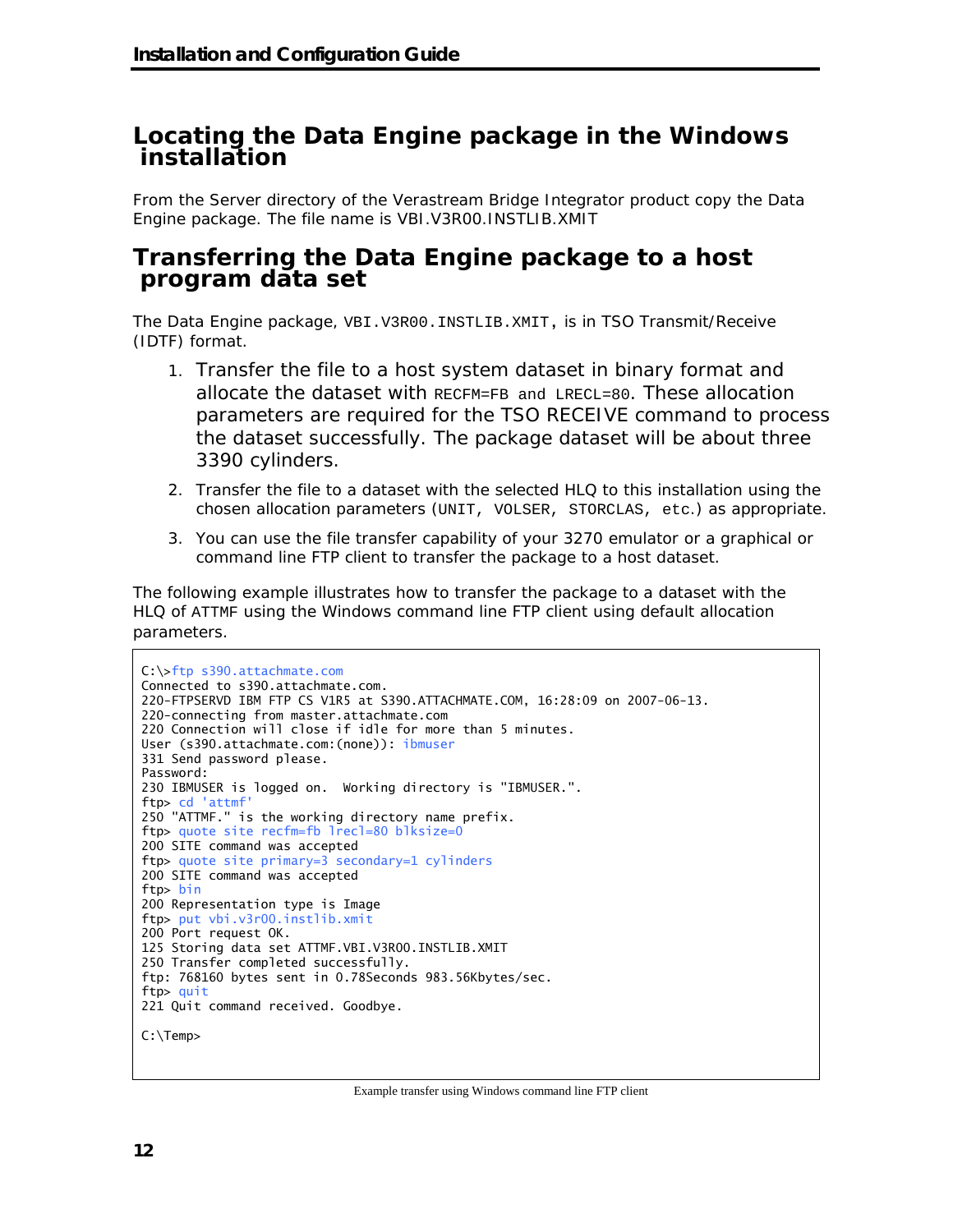Expanding the package to create the INSTLIB library

1. Use the TSO RECEIVE command to create the INSTLIB library from the Data Engine package that you have transferred to a host dataset. The command can be issued from the TSO READY prompt or from the ISPF Command Shell (Option 6). Assuming the package was transferred to dataset 'ATTMF.VBI.V3R00.INSTLIB.XMIT', the command would be,

RECEIVE INDSN('ATTMF.VBI.V3R00.INSTLIB.XMIT')

2. The command pauses and if necessary, you can specify allocation parameters. You can also override the dataset name of the library. If you do not receive the prompt, the TSO account may have NOPROMPT set in its profile. You can use the TSO FILE PROMPT command to turn this on.

The following example, illustrates a TSO RECEIVE command to create the INSTLIB, overriding the UNIT and dataset name:

| B_Ben TSO - EXTRA! X-treme                                                                                                                                                                                                                                                                                                                                                                                                                                                                                                                                                                                                                                                                                                                                                                                                                                                                                                                                                                                                                                                                                                                                                                                                                                                                                                                                                                                                                                                                                                                                                                                                                                                                                                                                                                                                                                                          |
|-------------------------------------------------------------------------------------------------------------------------------------------------------------------------------------------------------------------------------------------------------------------------------------------------------------------------------------------------------------------------------------------------------------------------------------------------------------------------------------------------------------------------------------------------------------------------------------------------------------------------------------------------------------------------------------------------------------------------------------------------------------------------------------------------------------------------------------------------------------------------------------------------------------------------------------------------------------------------------------------------------------------------------------------------------------------------------------------------------------------------------------------------------------------------------------------------------------------------------------------------------------------------------------------------------------------------------------------------------------------------------------------------------------------------------------------------------------------------------------------------------------------------------------------------------------------------------------------------------------------------------------------------------------------------------------------------------------------------------------------------------------------------------------------------------------------------------------------------------------------------------------|
| File Edit View Tools Session Options Help                                                                                                                                                                                                                                                                                                                                                                                                                                                                                                                                                                                                                                                                                                                                                                                                                                                                                                                                                                                                                                                                                                                                                                                                                                                                                                                                                                                                                                                                                                                                                                                                                                                                                                                                                                                                                                           |
| DBBB4000W/ < = ^ B & GROB LZX + 8                                                                                                                                                                                                                                                                                                                                                                                                                                                                                                                                                                                                                                                                                                                                                                                                                                                                                                                                                                                                                                                                                                                                                                                                                                                                                                                                                                                                                                                                                                                                                                                                                                                                                                                                                                                                                                                   |
| <b>READY</b><br>RECEIVE INDSN('ATTMF.VBI.V3ROO.INSTLIB.XMIT')<br>INMR901I Dataset ATTMF.VBI.V3R00.INSTLIB from P390M on NODENAME<br>INMR906A Enter restore parameters or 'DELETE' or 'END' +<br>dataset('attmf.vbi.v3r00.instlib') unit(sysda)<br>IEBCOPY MESSAGES AND CONTROL STATEMENT<br>PAGE<br>1.<br>IEB1135I IEBCOPY FMID HDZ11HO SERVICE LEVEL UA15787 DATED 20041213 DFSMS 01.<br>01.05.00 HBB7708 CPU 7060<br>05.00 z/os<br>IEB1035I P390M<br>ISPFPROC ISPFPROC 17:38:05 MON 11 AUG 2008 PARM=''<br>COPY INDD=((SYSO0190,R)), OUTDD=SYSO0189<br>IEB1013I COPYING FROM PDSU INDD=SYS00190 VOL=0S39M1 DSN=SYS08224.T173759.RA000<br>P390M.R0157135<br><b>IEB1014I</b><br>TO PDS<br>OUTDD=SYS00189 VOL=OS39M1 DSN=ATTMF.VBI.V3ROO.INSTLI<br>в<br>IEB167I FOLLOWING MEMBER(S) LOADED FROM INPUT DATA SET REFERENCED BY SYS00190<br>IEB154I SINSTALL HAS BEEN SUCCESSFULLY LOADED<br>IEB154I SINSTREX HAS BEEN SUCCESSFULLY LOADED<br>IEB154I VBICICSD HAS BEEN SUCCESSFULLY LOADED<br>IEB154I VBIUANLZ HAS BEEN SUCCESSFULLY LOADED<br>IEB154I VBIUCNVT HAS BEEN SUCCESSFULLY LOADED<br>IEB154I VBIUSAFP HAS BEEN SUCCESSFULLY LOADED<br>IEB154I VBIUSRVR HAS BEEN SUCCESSFULLY LOADED<br>IEB154I VBIVSAM HAS BEEN SUCCESSFULLY LOADED<br>IEB154I XMTALOAD HAS BEEN SUCCESSFULLY LOADED<br>IEB154I XMTASRC<br>HAS BEEN SUCCESSFULLY LOADED<br>IEB154I XMTINST<br>HAS BEEN SUCCESSFULLY LOADED<br>IEB154I XMTSLOAD HAS BEEN SUCCESSFULLY LOADED<br>HAS BEEN SUCCESSFULLY LOADED<br>IEB154I XMTTAR<br>IEB1098I 13 OF 13 MEMBERS LOADED FROM INPUT DATA SET REFERENCED BY SYS00190<br>IEB144I THERE ARE 104 UNUSED TRACKS IN OUTPUT DATA SET REFERENCED BY SYS00189<br>IEB149I THERE ARE 5 UNUSED DIRECTORY BLOCKS IN OUTPUT DIRECTORY<br>IEB147I END OF JOB - 0 WAS HIGHEST SEVERITY CODE<br>INMROOLI Restore successful to dataset 'ATTMF. VBI. V3ROO. INSTLIB'<br><b>READY</b> |
| 4B<br>05.8<br>37/01                                                                                                                                                                                                                                                                                                                                                                                                                                                                                                                                                                                                                                                                                                                                                                                                                                                                                                                                                                                                                                                                                                                                                                                                                                                                                                                                                                                                                                                                                                                                                                                                                                                                                                                                                                                                                                                                 |
| 5:41 PM<br>Keys: 1257677 Saved: 006                                                                                                                                                                                                                                                                                                                                                                                                                                                                                                                                                                                                                                                                                                                                                                                                                                                                                                                                                                                                                                                                                                                                                                                                                                                                                                                                                                                                                                                                                                                                                                                                                                                                                                                                                                                                                                                 |

Example TSO Receive of package, creating INSTLIB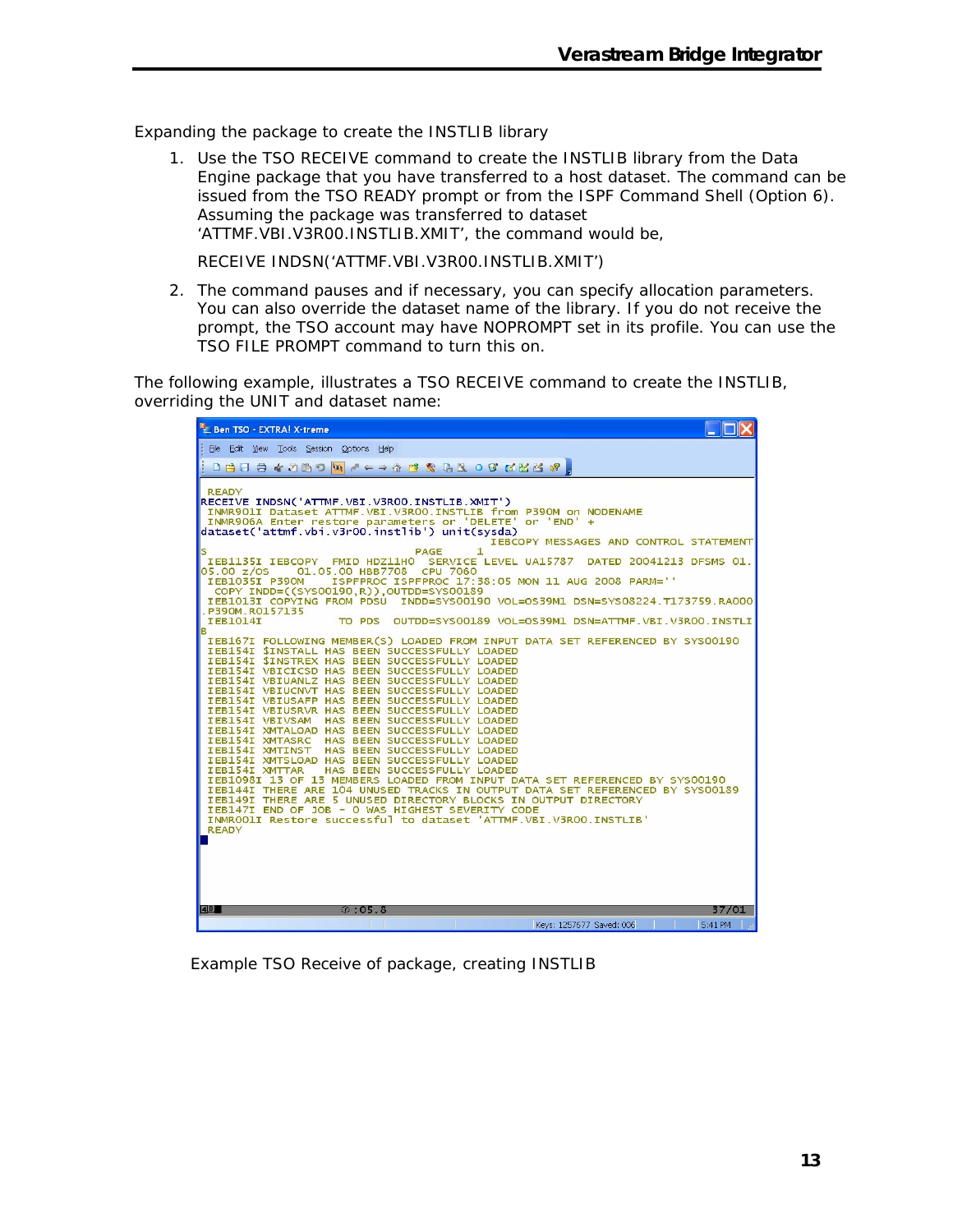### **Running the supplied library extractor to restore additional INSTLIB members and additional product libraries**

The remaining Data Engine components are stored in members of the INSTLIB library in TSO TRANSMIT/RECEIVE (ITDF) format. Rexx exec, \$INSTREX is an aid provided to allocate additional libraries and to extract these components. Assuming the dataset name for INSTLIB is 'ATTMF.VBI.V3R00.INSTLIB', the command to execute the Library Extractor aid is:

```
EXEC 'ATTMF.VBI.V3R00.INSTLIB($INSTREX)'
```
This updates INSTLIB, and creates LOADLIB and ASM libraries. By default, the new libraries have the same dataset names as INSTLIB except for the last dataset name qualifier, as well as, by default, the same allocation parameters (UNIT, VOLSER, STORCLAS) as INSTLIB.

The following example illustrates an execution of \$INSTREX, taking the default dataset names but overriding the allocation parameters to UNIT(SYSDA):



Sample execution of Library Extractor aid, screen 1 of 3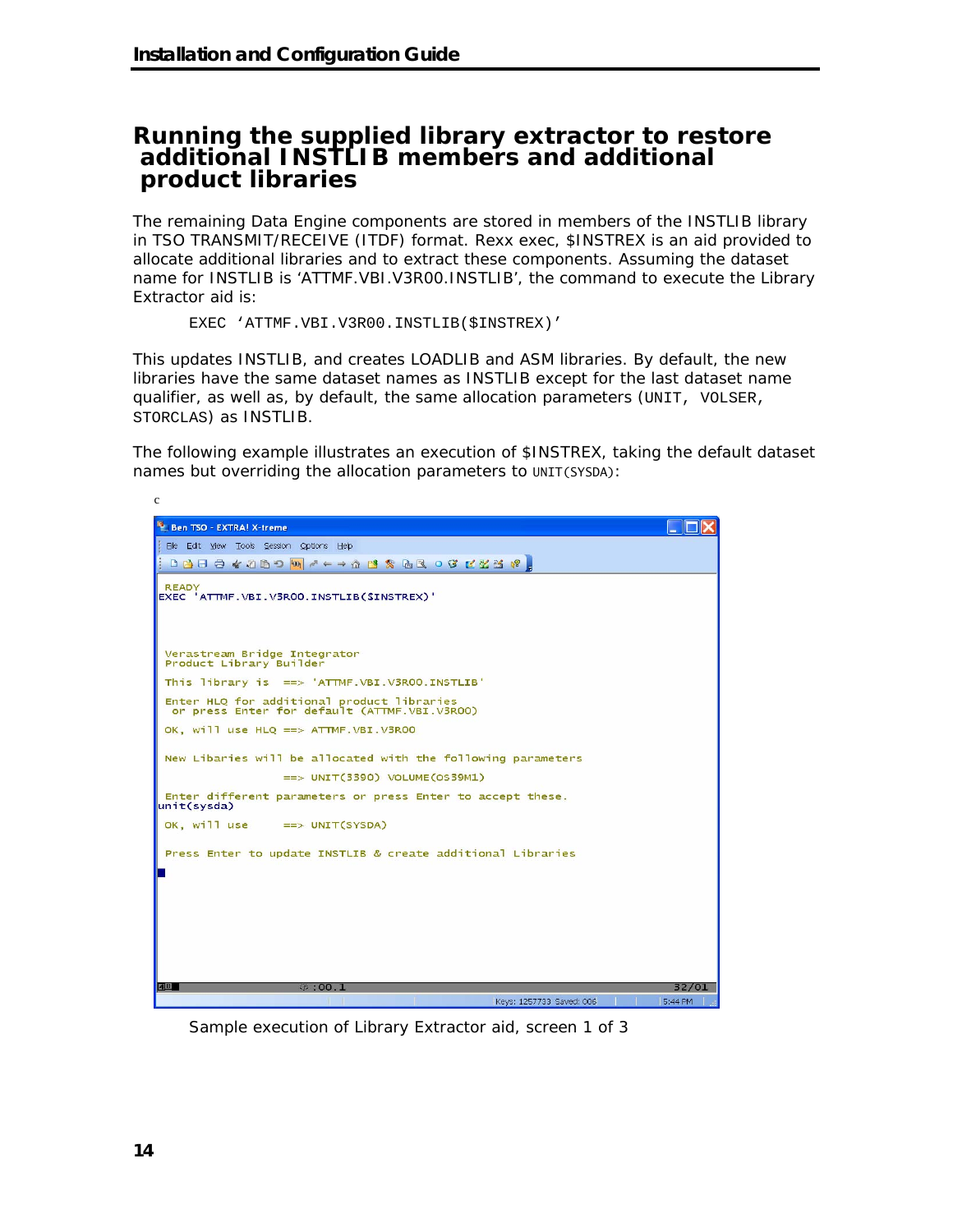| Ben TSO - EXTRA! X-treme                                                                                                                                                                                                                                                                                                                                                                                                                                                                                                                                                                                        |
|-----------------------------------------------------------------------------------------------------------------------------------------------------------------------------------------------------------------------------------------------------------------------------------------------------------------------------------------------------------------------------------------------------------------------------------------------------------------------------------------------------------------------------------------------------------------------------------------------------------------|
| Elle Edit View Tools Session Options Help                                                                                                                                                                                                                                                                                                                                                                                                                                                                                                                                                                       |
|                                                                                                                                                                                                                                                                                                                                                                                                                                                                                                                                                                                                                 |
| <b>IEB154I XTR1S003 HAS BEEN SUCCESSFULLY LOADED</b><br>IEB154I XTR1S004 HAS BEEN SUCCESSFULLY LOADED<br>IEB154I XTR1S005 HAS BEEN SUCCESSFULLY LOADED<br>IEB154I XTR1S006 HAS BEEN SUCCESSFULLY LOADED<br>IEB154I XT1UURM5 HAS BEEN SUCCESSFULLY LOADED<br>IEB1098I 8 OF 8 MEMBERS LOADED FROM INPUT DATA SET REFERENCED BY SYS00206<br>IEB144I THERE ARE 2 UNUSED TRACKS IN OUTPUT DATA SET REFERENCED BY SYSO0205<br>IEB149I THERE ARE 5 UNUSED DIRECTORY BLOCKS IN OUTPUT DIRECTORY<br>IEB147I END OF JOB - O WAS HIGHEST SEVERITY CODE<br>INMROO1I Restore successful to dataset 'ATTMF.VBI.V3ROO.AXT1SRC' |
|                                                                                                                                                                                                                                                                                                                                                                                                                                                                                                                                                                                                                 |
| Building ATTMF.VBI.V3R00.AXT1LOAD                                                                                                                                                                                                                                                                                                                                                                                                                                                                                                                                                                               |
| INMR901I Dataset ATTMF.XTR1V305.AXT1LOAD from P390M on NODENAME<br>INMR906A Enter restore parameters or 'DELETE' or 'END' +<br>IEBCOPY MESSAGES AND CONTROL STATEMENT<br>$\mathbf{1}$<br>PAGE<br>s                                                                                                                                                                                                                                                                                                                                                                                                              |
| IEB1135I IEBCOPY FMID HDZ11HO SERVICE LEVEL UA15787 DATED 20041213 DFSMS 01.<br>01.05.00 HBB7708 CPU 7060<br>05.00 z/os<br>ISPFPROC ISPFPROC 17:43:10 MON 11 AUG 2008 PARM=''<br>IEB1035I P390M                                                                                                                                                                                                                                                                                                                                                                                                                 |
| COPY INDD=((SYS00214,R)), OUTDD=SYS00213<br>IEB1013I COPYING FROM PDSU INDD=SYS00214 VOL=DINOS1 DSN=SYS08224.T174309.RA000<br>P390M.R0157144<br><b>IEB1014I</b>                                                                                                                                                                                                                                                                                                                                                                                                                                                 |
| <b>AD</b>                                                                                                                                                                                                                                                                                                                                                                                                                                                                                                                                                                                                       |
| IEB167I FOLLOWING MEMBER(S) LOADED FROM INPUT DATA SET REFERENCED BY SYS00214<br>IEB154I DS3270S HAS BEEN SUCCESSFULLY LOADED<br>IEB154I XTR1A000 HAS BEEN SUCCESSFULLY LOADED<br>IEB154I XTR1A001 HAS BEEN SUCCESSFULLY LOADED<br>IEB154I XTR1A002 HAS BEEN SUCCESSFULLY LOADED<br>IEB154I XTR1S004 HAS BEEN SUCCESSFULLY LOADED<br>IEB154I XTR1S005 HAS BEEN SUCCESSFULLY LOADED<br>IEB1098I 6 OF 6 MEMBERS LOADED FROM INPUT DATA SET REFERENCED BY SYS00214                                                                                                                                                 |
| IEB144I THERE ARE 15 UNUSED TRACKS IN OUTPUT DATA SET REFERENCED BY SYSO0213<br>IEB149I THERE ARE 5 UNUSED DIRECTORY BLOCKS IN OUTPUT DIRECTORY<br>IEB147I END OF JOB - 0 WAS HIGHEST SEVERITY CODE<br>INMROOLI Restore successful to dataset 'ATTMF.VBI.V3ROO.AXT1LOAD'                                                                                                                                                                                                                                                                                                                                        |
|                                                                                                                                                                                                                                                                                                                                                                                                                                                                                                                                                                                                                 |
| TO TO TO<br>46<br>0.1<br>43/06                                                                                                                                                                                                                                                                                                                                                                                                                                                                                                                                                                                  |
| 5:45 PM<br>Keys: 1257736 Saved: 006                                                                                                                                                                                                                                                                                                                                                                                                                                                                                                                                                                             |
|                                                                                                                                                                                                                                                                                                                                                                                                                                                                                                                                                                                                                 |

Sample execution of Library Extractor aid, screen 2 of 3



Sample execution of Library Extractor aid, screen 3 of 3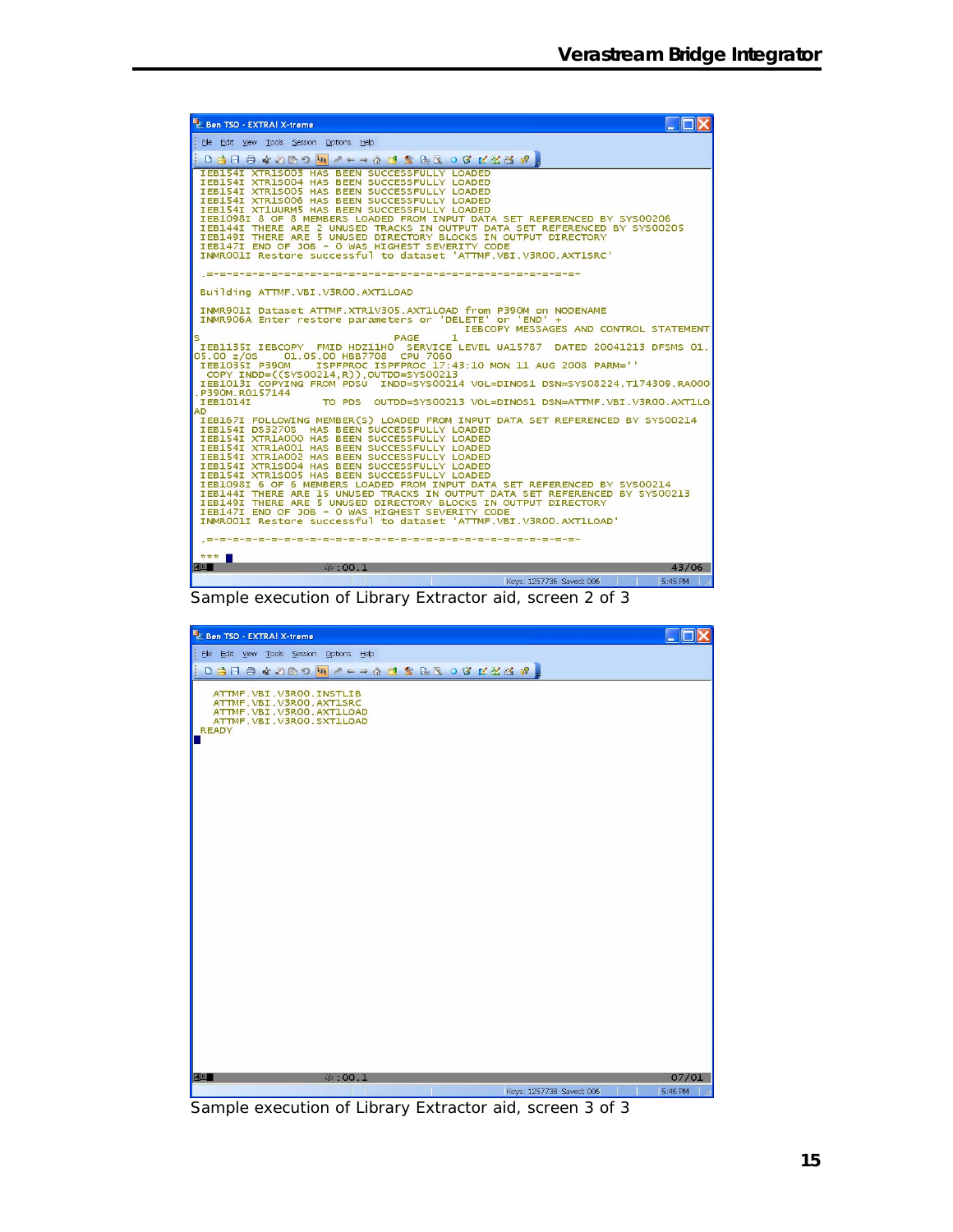# **Customizing the Data Engine**

For an overview and checklist of the installation process, see Customizing the Data Engine – Getting Started – Installation Checklist at the back of this guide.

VBI release 3.0 comes pre-configured with default standard settings. If the default settings are acceptable, then you can simply copy the load modules from the Customized LOADLIB <&HLQ>.VBI.V3R00.SXT1LOAD to a LOADLIB accessible to the target CICS region.

The DFHRPL DD in your CICS startup JCL must refer to the LOADLIB containing these customized load modules:

| <b>XTR1A000</b> | Analyzer for binary HTTP packet traffic default<br>Default settings allow for any mid-tier client requester IP<br>addresses to send requests and allow your firewall<br>infrastructure to define acceptable client access. The<br>default transaction ID for the converter and server is<br>preconfigured to CWBA. There is no SPECUID configured.                                                                                |
|-----------------|-----------------------------------------------------------------------------------------------------------------------------------------------------------------------------------------------------------------------------------------------------------------------------------------------------------------------------------------------------------------------------------------------------------------------------------|
| <b>XTR1A001</b> | Converter for binary HTTP packet traffic<br>Default settings specify 600 second (10 minute) timeout<br>for 3270 bridge terminals, a default cleanup transaction ID<br>of ATMC, and default model terminal IDs of CBRF. A<br>$RC = 4$ is acceptable, and is generated by linking the<br>configuration (XTR1S002) with the NCAL option, thus<br>leaving final resolution to the links step of the converter<br>and server programs. |
| <b>XTR1A002</b> | Server for the Verastream Bridge Integrator<br>Default settings specify 600 second (10 minute) timeout<br>for 3270 bridge terminals, a default cleanup transaction ID<br>of ATMC, a default model terminal IDs of CBRF, and<br>specify that the User ID and password access control<br>already in place are sufficient to control access to host<br>transactions                                                                  |

The above parameter specifications are all customizable via the configuration macros defined later in this publication.

| XTR1A003 | Test 3270 application for validation of product installation<br>Suggested transaction ID is 'ATM1'. |  |
|----------|-----------------------------------------------------------------------------------------------------|--|
| XTR1A005 | Optional Web service SOAP processor for SOAP based<br>client requests.                              |  |
| XTR1A006 | Optional Web service SOAP Authorization processor for<br>SOAP based client requests.                |  |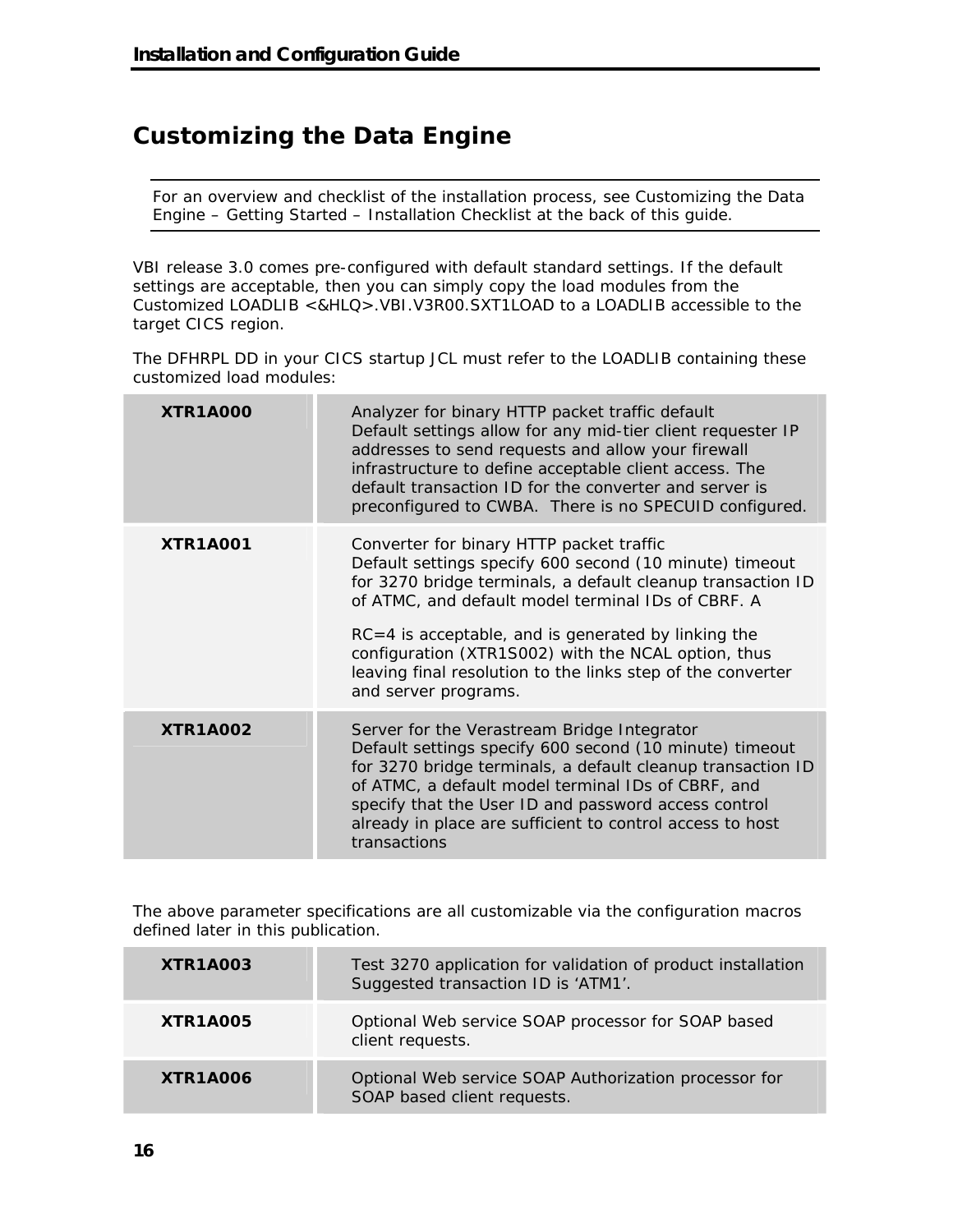**XTR1A007** Terminal pool configuration 3270 application. Suggested transaction ID is 'IDMG'.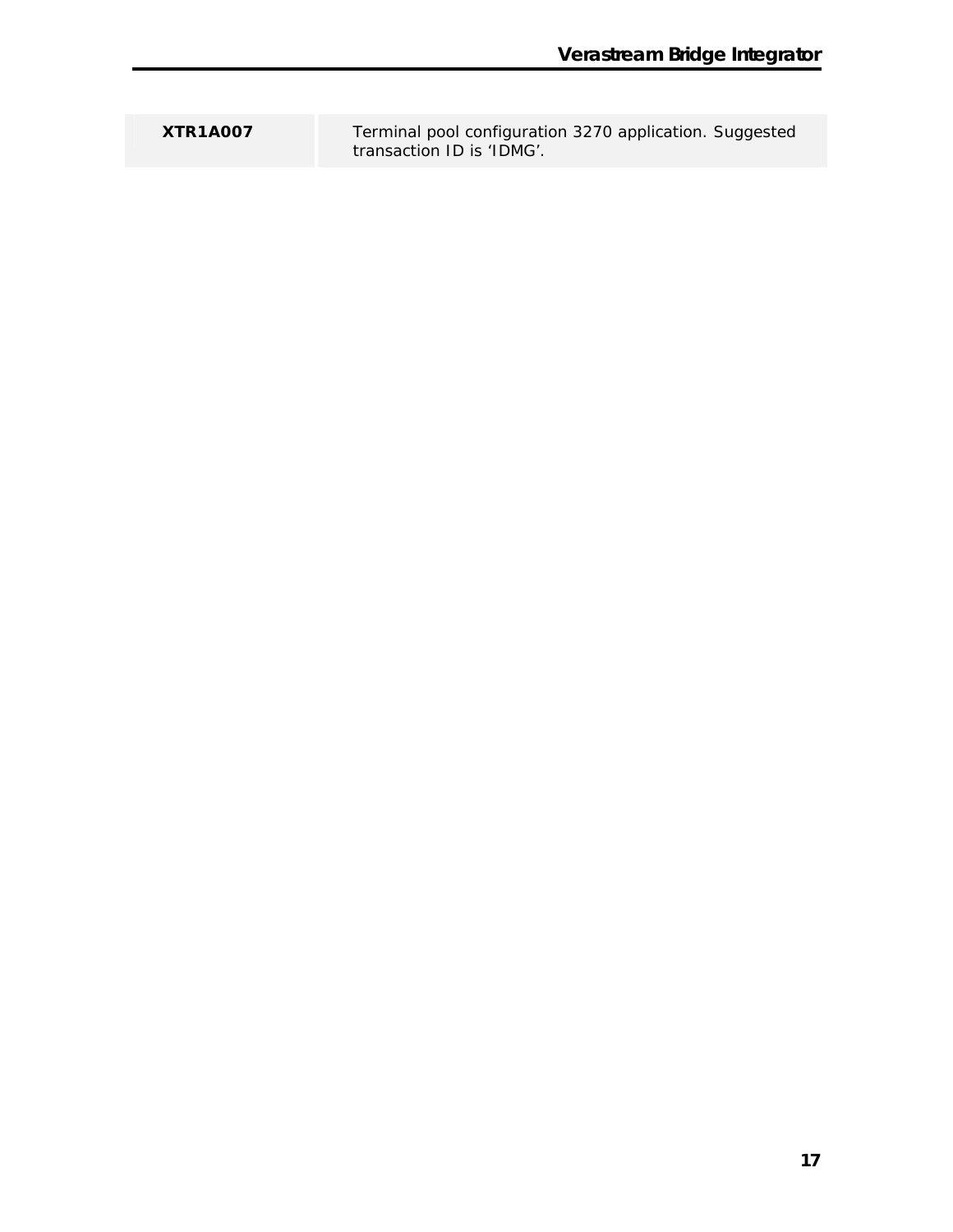For customization, the JCL you will modify and submit to configure your VBI system resides in the <&HLQ>.VBI.V3R00.INSTLIB from the prior step.

There is an overview of the installation and customization steps located in the PDS member: <&HLQ>.VBI.V3R00.INSTLIB(\$INSTALL) at the back of this guide.

The JCL members are:

- VBIUANLZ Optional Analyzer Customization JCL
- VBIUCFG Optional Configuration of run-time system
- VBIUCNVT Optional Converter Customization JCL
- VBIUSAFP Optional External Resource Access Control
- VBIUSRVR Optional Server Customization JCL
- VBICICSD Optional Sample CICS CEDA definitions
- VBIVSAM Required VSAM terminal pool configuration file definition

#### **Additional information:**

- Run all the above jobs in the order they are listed above. If the default configuration parameters are acceptable then the only required JCL step is VBIVSAM which defines the Terminal Pool ID Manager KSDS VSAM configuration file.
- Follow the instructions at the top of the individual JCL members
- Check the output after you submit the jobs
- If you encounter a return code greater than 4, check the job output listings for more information.
- Because customization involves the coding of Assembler language macros, you must follow normal Assembly language requirements.

These include:

- o Names start in column one and are of eight or fewer characters
- o XTR1S001 starts in column 10
- o To continue a line, it must end in a comma and contain a continuation character in column 72. The continued portion must start on the next line in column 16.
- o The last line of the macro must not end in a comma.

The supplied sample customization jobs include comments to augment the discussion in this document. You should update JOB cards to conform to your own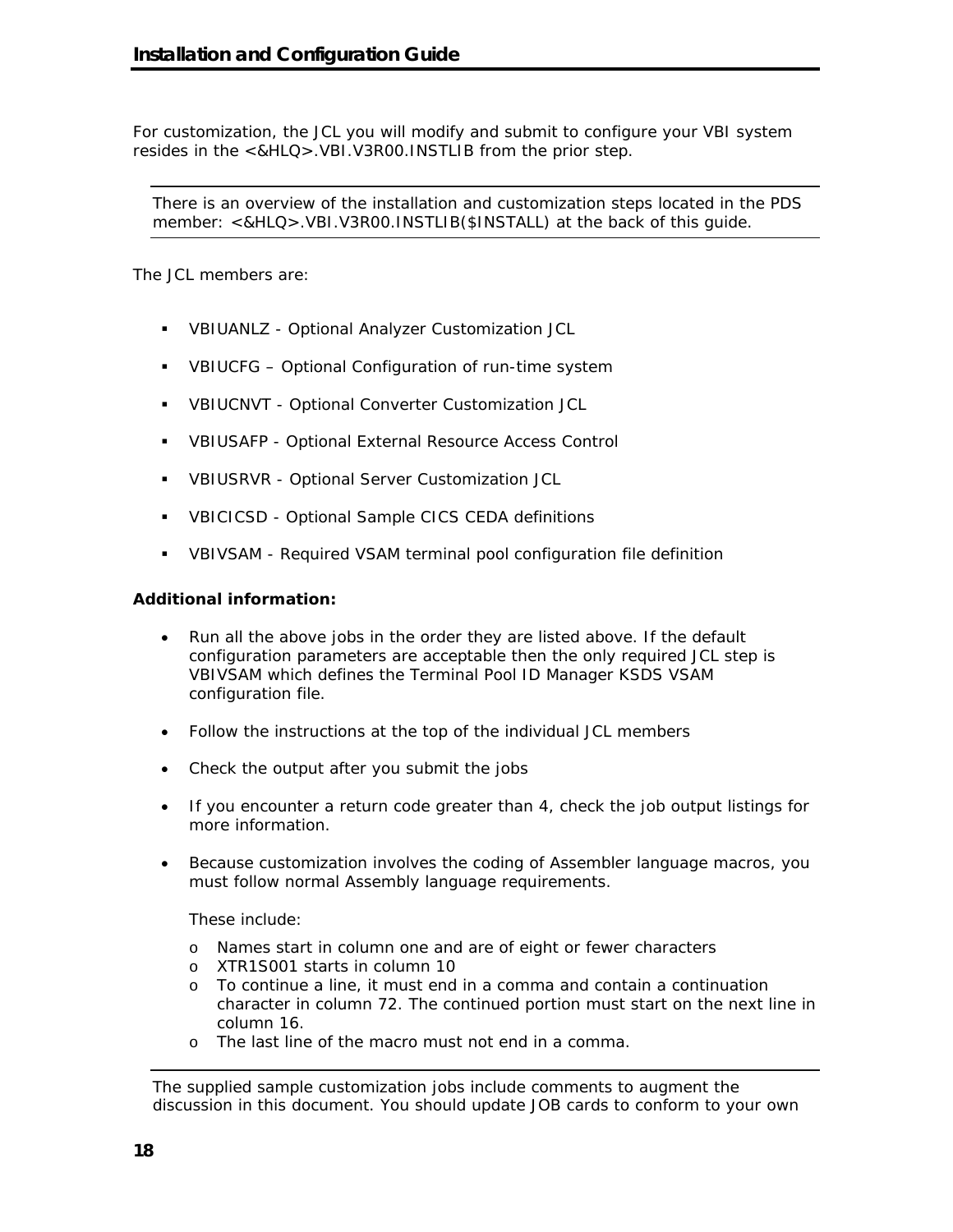installation standards and guidelines. Follow the instructions at the top of each JCL job to supply user defined values appropriate for your installation.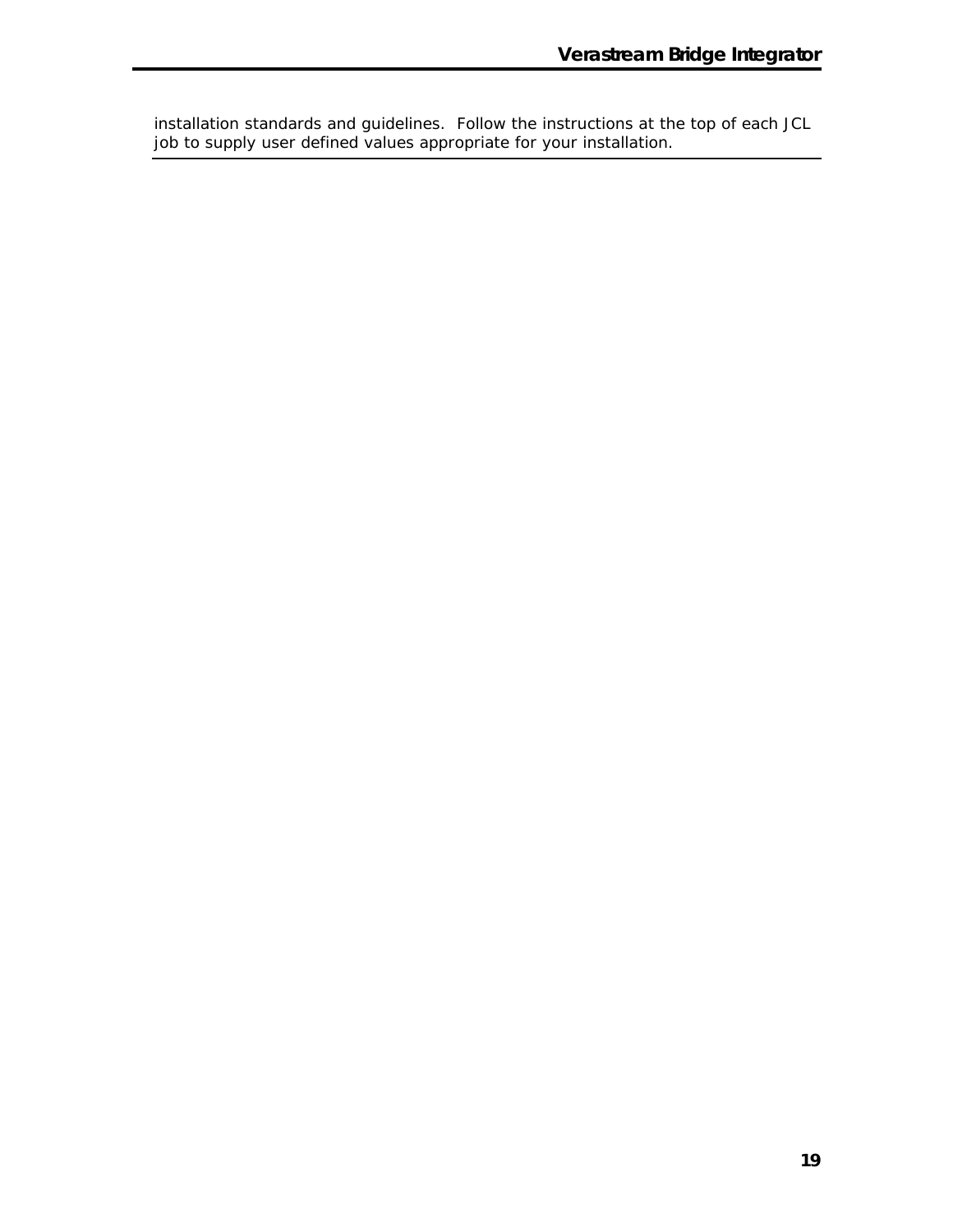### **Analyzer Customization for binary HTTP packet traffic (optional)**

Customize the Data Engine Analyzer if your installation uses:

- A different CICS Web Alias Transaction ID than the IBM supplied CWBA.
- IP address filtering to restrict which network IP addresses can connect to the Data Engine.
- A different UserID for the Analyzer running under the chosen Web Alias Transaction ID (CWBA) than the CICS default UserID.

Refer to the sample job stream in the <&HLQ>.VBI.V3R00.INSTLIB member VBIUANLZ for JCL customizations and refer to the syntax information provided in this guide.

# **XTR1S001**

The Analyzer Controller template is customized using the XTR1S001 macro.

#### *Syntax*

```
XTR15001 TYPE= < ANALYZER | IPPOOL | XMLDEF | FINAL >
```
#### *Parameters*

| <b>Name</b>   | <b>Description</b>                                                                                                                                                                                                                                                                                                                                                                                                                                                                         |
|---------------|--------------------------------------------------------------------------------------------------------------------------------------------------------------------------------------------------------------------------------------------------------------------------------------------------------------------------------------------------------------------------------------------------------------------------------------------------------------------------------------------|
| ANALYZER      | Begin definition for the Attachmate Analyzer. An Analyzer is defined<br>by a single TYPE=ANALYZER macro, followed by one or more<br>TYPE=IPPOOL and TYPE=XMLDEF macros. The specification is<br>completed with a single TYPE=FINAL macro.                                                                                                                                                                                                                                                  |
| <b>IPPOOL</b> | Optional. A set of IP addresses or ranges that are defined once and<br>referred to in the definitions of one or more XML messages using<br>the TYPE=XMLDEF macro. Provides flexibility; authorized IP<br>addresses can be entered on each specific XMLDEF macro or<br>defined in a pool and referred to by the IPPOOL= parameter of the<br>XMLDEF macro.                                                                                                                                   |
| <b>XMLDEF</b> | Define an XML message that, when received over a CWI HTTP<br>connection, is directed to the specified CWI Converter and<br>subsequently to the CWI-compliant server that handles the request.                                                                                                                                                                                                                                                                                              |
| <b>FINAL</b>  | Construct the Analyzer Controller Template (ACT). This template is<br>linked into the Attachmate CWI Analyzer. IP addresses and pools<br>are resolved and efficient IP filtering is linked into the CWI analyzer<br>along with the specifications for each defined XML message and an<br>indication of a default HTTP handler for undefined messages. The<br>Analyzer is assigned designated TCP/IP port using the standard<br>CEDA TCPIPSERVICE customization. (See the IBM CICS Resource |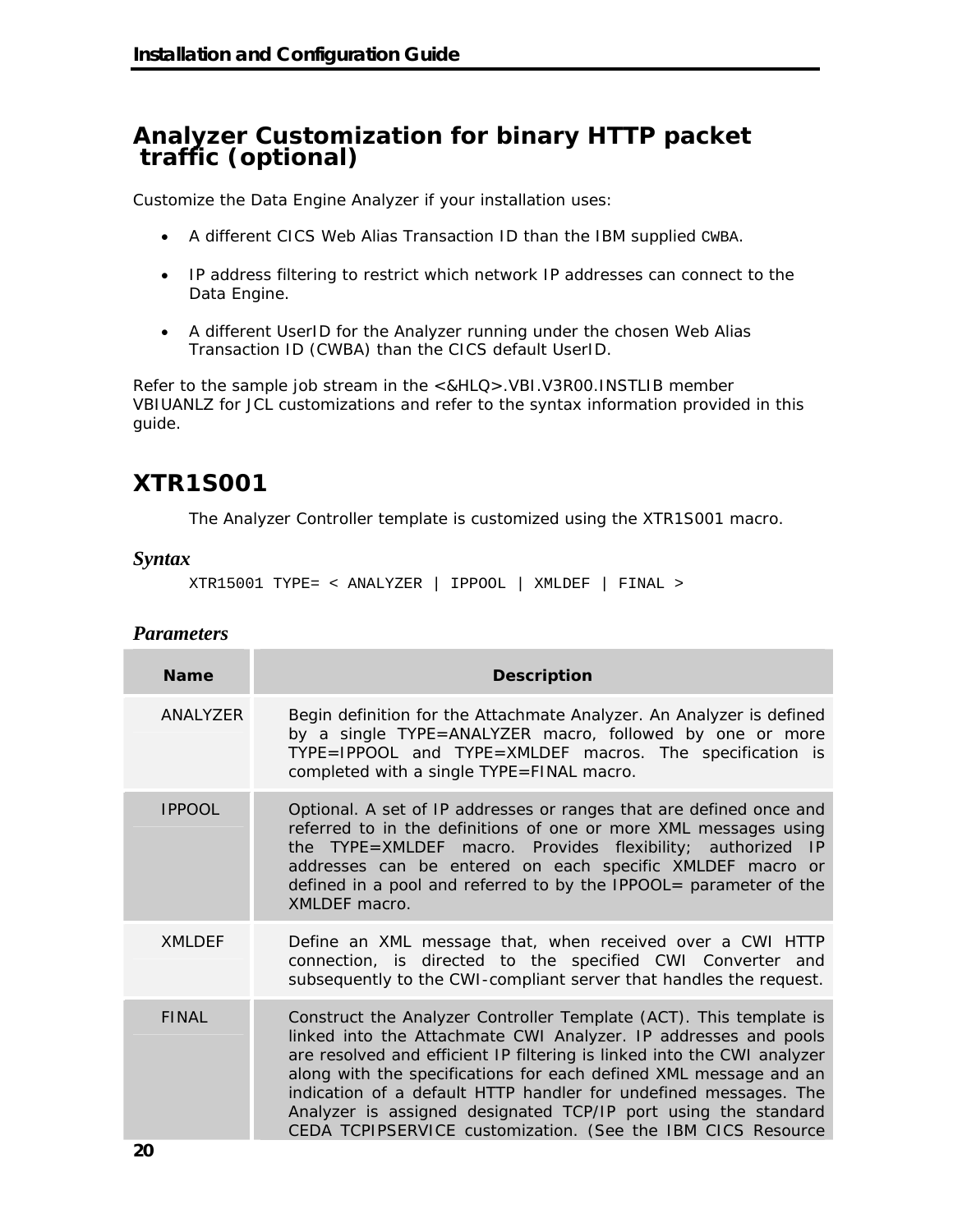#### Definition Guide for further information.)

## **XTR1S001 TYPE=ANALYZER**

Define a CWI Analyzer and a default analyzer for undefined messages.

#### *Syntax*

XTR1S001 TYPE=ANALYZER, X DEFAULT= < Name | NONE >

#### *Parameters*

| <b>Name</b>            | <b>Description</b>                                                                                                                                                                                                                                                                                                                                                                                                                                                                                                                                                                                                                                                             |
|------------------------|--------------------------------------------------------------------------------------------------------------------------------------------------------------------------------------------------------------------------------------------------------------------------------------------------------------------------------------------------------------------------------------------------------------------------------------------------------------------------------------------------------------------------------------------------------------------------------------------------------------------------------------------------------------------------------|
| ANAI Y7F<br>R          | Begin definition for the Attachmate Analyzer. An Analyzer is defined by<br>a single TYPE=ANALYZER macro.                                                                                                                                                                                                                                                                                                                                                                                                                                                                                                                                                                       |
| <b>DEFAULT</b><br>Name | Name of the CWI Analyzer program load module to be given control in<br>the event that the HTTP message received does not match any of the<br>XML messages defined for the Analyzer. An example might be HTML<br>received which should be routed to the IBM default HTML handler<br>(DFHWBADX) to be processed by the default Web service provided by<br>IBM. This designation allows a single TCP/IP port to be shared between<br>the HTML and XML requests not routed by the Attachmate Analyzer and<br>those messages routed by the Attachmate Analyzer.<br>NONE indicates that any HTTP to this port not specifically defined in<br>TYPE=XMLDEF macros as Invalid Requests. |
| ALIAS                  | The CICS transaction ID that the converter and server are to execute<br>under. The default value is CWBA.                                                                                                                                                                                                                                                                                                                                                                                                                                                                                                                                                                      |
| <b>SPECUID</b>         | A valid CICS USERID under which invalid request return codes are<br>returned. This allows a return code indication that a USERID or<br>PASSWORD value passed in is an invalid combination.                                                                                                                                                                                                                                                                                                                                                                                                                                                                                     |

## **XTR1S001 TYPE=IPPOOL**

Define a group of IP addresses for authorization to conduct XML message exchanges with the target CICS region.

#### *Syntax*

| Name TYPE=IPPOOL.   |  |
|---------------------|--|
| $nnn.nnn.nnn.*$     |  |
| nn.nnn.nnn.nnn,     |  |
| nn.nn.nnn $\dot{r}$ |  |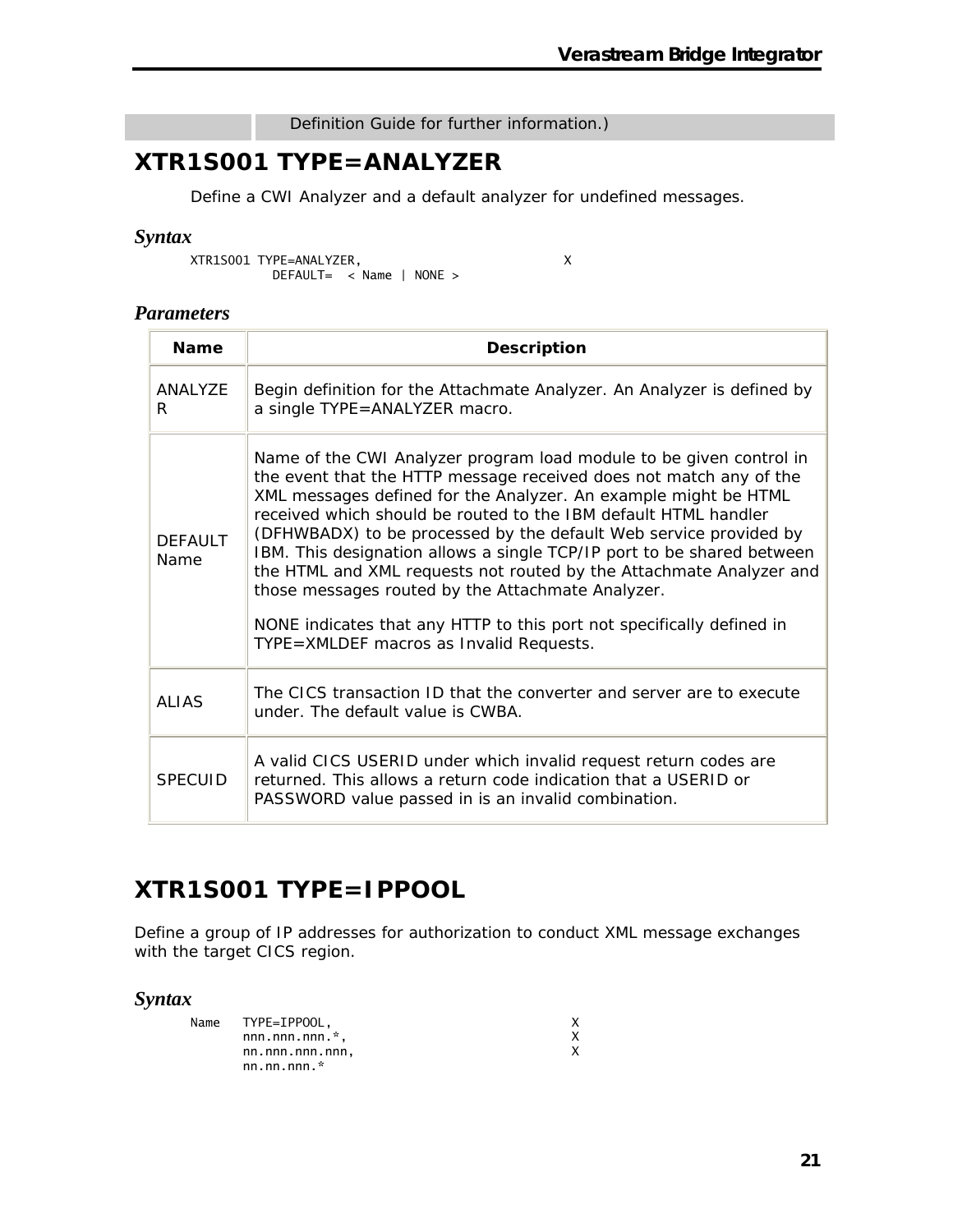### *Parameters*

| <b>Name</b>                            | <b>Description</b>                                                                                                                                                                                                              |  |
|----------------------------------------|---------------------------------------------------------------------------------------------------------------------------------------------------------------------------------------------------------------------------------|--|
| POOLNAME Name                          | An eight-character name given to this group of IP addresses.<br>Subsequent definitions of XML messages (XMLDEF) will refer<br>back to this name as the collection of IP addresses to be<br>granted access via this XML message. |  |
| <b>IP ADDRESSES</b><br>nnn.nnn.nnn.nnn | A list (up to 16,000 elements) of IP addresses. Each IP address<br>must consist of four components, each of which is either an<br>integer less than 255 or the wildcard character $(*)$ . DNS names<br>cannot be used.          |  |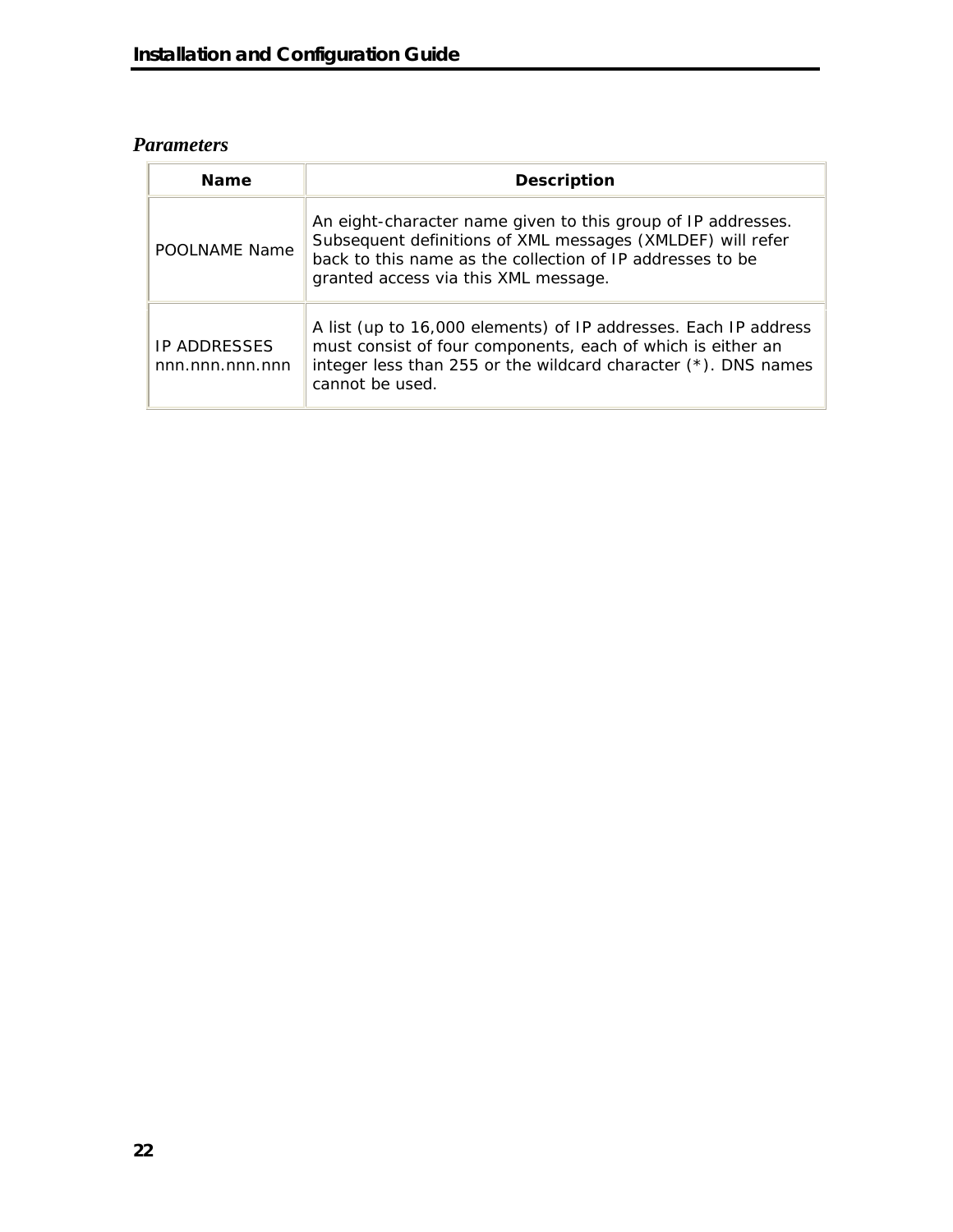## **XTR1S001 TYPE=XMLDEF**

Define an XML message, or family of XML messages, and the corresponding CWI Converter, server, and parameters to use to execute XML-based server programs.

#### *Syntax*

| Name | TYPE=XMLDEF,            |   |
|------|-------------------------|---|
|      | HLQTAG=1stXMLtag,       | Χ |
|      | XMLTAGA=2ndXMLtag,      | x |
|      | TAGAID=value            | х |
|      | CWICONV=converter,      | X |
|      | CWISERV=server,         | X |
|      | $XLAT=<$ name   NONE >, | x |
|      | IPP00L=poolname         |   |
| ⊺ or |                         |   |
|      | nn.nnn.nnn.nnn,         |   |
|      | nn.nn.nnn. $*$          |   |
|      |                         |   |

#### *Parameters*

| <b>Name</b>                 | <b>Description</b>                                                                                                                                                                                                                                                                                                                                                                                                                        |  |  |  |
|-----------------------------|-------------------------------------------------------------------------------------------------------------------------------------------------------------------------------------------------------------------------------------------------------------------------------------------------------------------------------------------------------------------------------------------------------------------------------------------|--|--|--|
| <b>MESSAGENAME</b><br>Name  | An optional eight-character name to be given this XML definition. By<br>specifying a name, the group of IP addresses defined in this macro<br>can be treated as an IPPOOL definition, and reference in subsequent<br>XMLDEF macros may be made in the same way an IPPOOL macro is<br>referenced.                                                                                                                                          |  |  |  |
| <b>HLOTAG</b><br>1stXMLtag  | The first XML tag to be expected from the HTTP conversation for this<br>XML message type. This tag should be exactly as the first tag in the<br>data stream after the $\le$ xml version=1.0 > appears, but without the<br>angle brackets $(<$ >). For example, if $<$ ATTACHMATE > is the first<br>expected XML tag for a supported message, this parameter should<br>appear as:<br>HLQTAG=ATTACHMATE,<br>X                               |  |  |  |
| <b>XMLTAGA</b><br>2ndXMLtag | The second XML tag to be expected from the HTTP conversation for<br>this XML message type. This tag should be exactly as the second<br>tag in the data stream after the $\langle x$ ml version=1.0 > appears, but<br>without the angle brackets. This tag may be identified with a<br>wildcard character (*), indicating that all HTTP XML traffic bearing<br>the HLQTAG should be passed to the Converter without further<br>inspection. |  |  |  |
| <b>TAGAID Value</b>         | If XMLTAGA is not specified as a wildcard, use this parameter to<br>match a specific value inside the XMLTAGA parameter in the actual<br>XML data stream. For instance, the XML stream<br><attachmate><connectorid>QACOM_BIN</connectorid><br/>would be defined as TAGAID=QACOM_BIN.</attachmate>                                                                                                                                         |  |  |  |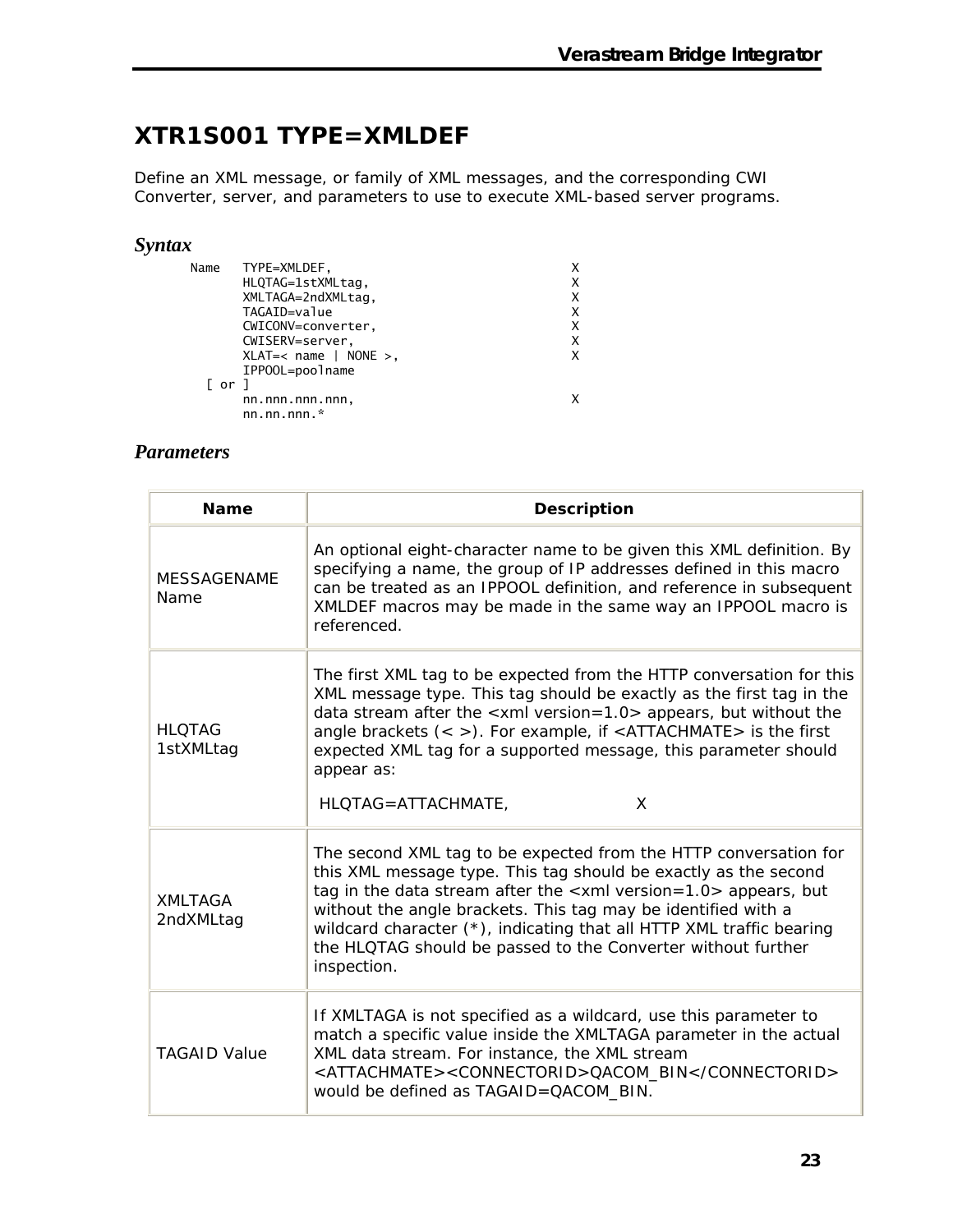| <b>CWICONV</b><br>converter            | The name of the CWI Converter program load module to be given<br>control when this defined XML message is received in the CICS<br>region. For non-Attachmate product XML messages, the converter<br>name must be supplied.                                                                                                                                                                                                                                                                        |
|----------------------------------------|---------------------------------------------------------------------------------------------------------------------------------------------------------------------------------------------------------------------------------------------------------------------------------------------------------------------------------------------------------------------------------------------------------------------------------------------------------------------------------------------------|
| <b>CWISERV</b> server                  | The name of the Server program load module given control when<br>this defined XML message is received in the CICS region. For non-<br>Attachmate XML messages, the server name must be supplied.                                                                                                                                                                                                                                                                                                  |
| XLAT name                              | The name of the DFHCNV module used for code page translation.<br>This parameter is optional and defaults to NONE. A name provided<br>will identify which DFHCNV translation module to use. An example<br>module given by IBM is DFHWBHH. Attachmate products will default<br>the correct XLAT parameter where possible.                                                                                                                                                                           |
| <b>IPPOOL</b> name                     | The name of the previously defined pool of acceptable IP addresses<br>from which XML exchanges are allowed. This pool may have been<br>defined by use of the TYPE=IPPOOL, or by putting the specified<br>IPPOOL=name as the Name field on another TYPE=XMLDEF macro.<br>If the name comes from the Name field of a previous XMLDEF<br>macro, the set of specific IP addresses configured for that XMLDEF<br>are the same set allowed to access the transaction defined by this<br>XMLDEF message. |
| <b>IP ADDRESSES</b><br>nnn.nnn.nnn.nnn | A list (up to 16,000 elements) of IP addresses. Each IP address<br>must consist of four components, each of which is either an integer<br>less than 255 or the wildcard character $(*)$ . DNS names cannot be<br>used.                                                                                                                                                                                                                                                                            |

# **XTR1S001 TYPE=FINAL**

Specify the conclusion of customization to the Attachmate CWI Analyzer

#### *Syntax*

XTR1S001 TYPE=FINAL

#### *Examples using various aspects of customization*

#### *Filtering Requestor IP Addresses*

This example illustrates the use of IP filtering to limit the requestor addresses to be serviced. In this example, the specific requestor address 140.147.249.7 will be accepted, as will requestor IP addresses beginning with 63.71.228. You can use the wild card character "\*" on any or all of the four-part IP address segments.

Note the use of the SPECUID here. If a client request comes in that fails a CICS Verify check of UserID/PASSWORD then control is subsequently executed under the RACF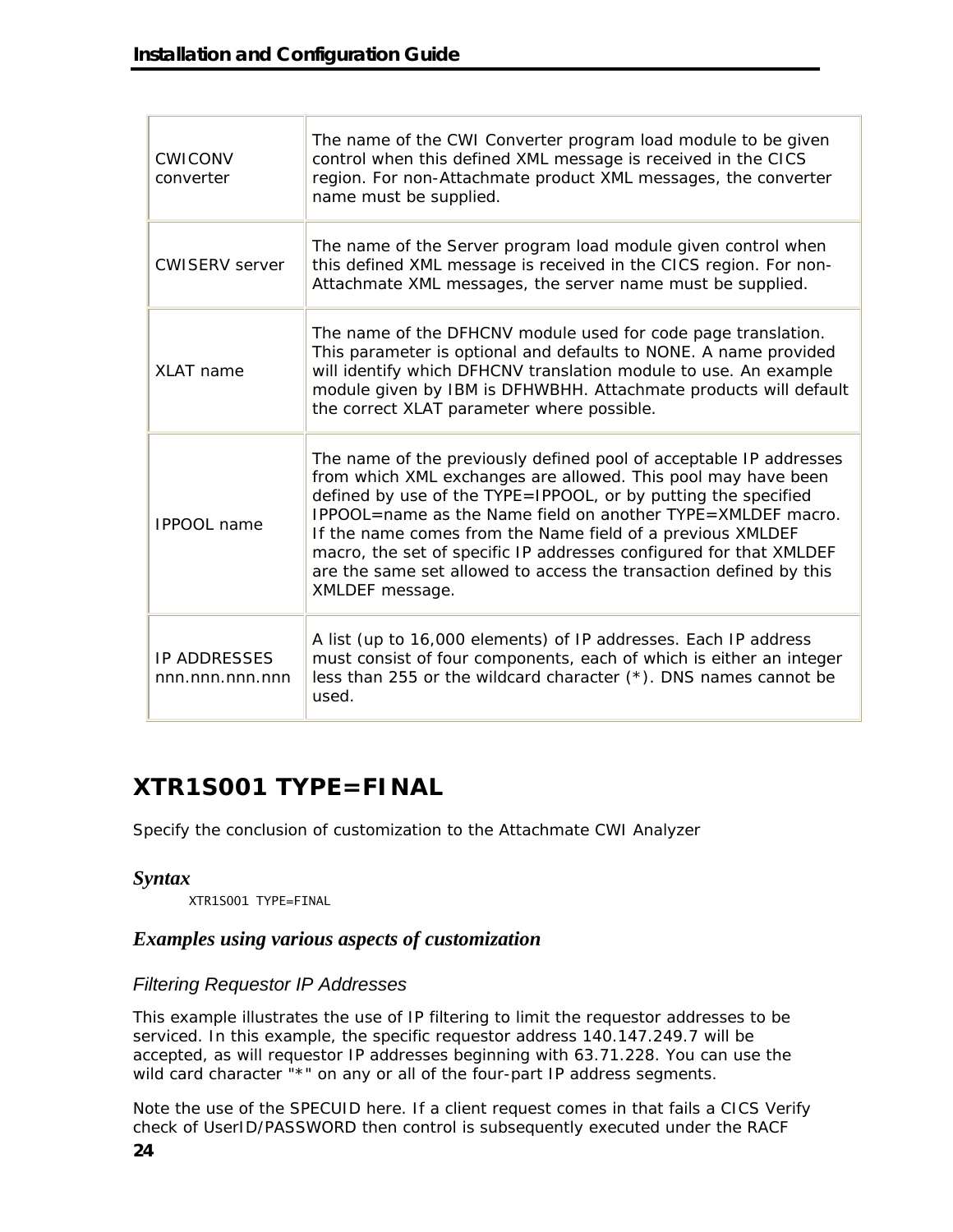user ID CICSBADU. This allows intelligent return codes to be processed and bypasses HTTP 400 return codes and the associated core dump from occurring.

| ÷. | **<br>ANALYZER CUSTOMIZED FOR THE                                   | ** |
|----|---------------------------------------------------------------------|----|
|    | **<br>ATTACHMATE DATA ENGINE                                        | ** |
|    |                                                                     |    |
|    |                                                                     |    |
|    | XTR1S001 TYPE=ANALYZER.DEFAULT=NONE.ALIAS=CWBA.<br>SPECUTD=CTCSBADU | x  |
|    | XTR1S001 TYPE=IPPOOL, HLQTAG=ATTACHMATE,                            |    |
|    | XMLTAGA=CONNECTORID,                                                | x  |
|    | TAGAID=QACOM_BIN,                                                   |    |
|    | 140.147.249.7,                                                      |    |
|    | $63.71.228$ *                                                       |    |
|    | XTR1S001 TYPE=FINAL                                                 |    |

#### *XML Messages Supporting the Same Client IP Addresses*

This example illustrates a customization in which two different categories of XML messages are accepted from a single set of IP addresses. An IPPOOL is set up once at the beginning and then referenced by XMLDEF definitions for both XML message types.

```
XML Stream 
      QACOM_BIN 
      ... 
      OR: 
      PART_INQUIRY 
... * ***************************************************** 
      * ***************************************************** 
      * ** ANALYZER CUSTOMIZED FOR THE ** ** ANALYZER CUSTOMIZED FOR THE ** **
      * ** ATTACHMATE DATA ENGINE ** 
      * *** ATTACHMATE SERVER TOOLKIT
      * ***************************************************** 
      * ***************************************************** 
             XTR1S001 TYPE=ANALYZER,DEFAULT=DFHWBADX 
             ADJUSTER XTR1S001 TYPE=IPPOOL, X 
                          140.147.249.*, X 
                          65.205.231.130, X 
                          63.71.228.* 
                     XTR1S001 TYPE=XMLDEF, X 
                         HLQTAG=MYCO, X<br>XMLTAGA=SUBSYSREQ, XX
                         XMLTAGA=SUBSYSREQ,
                          TAGAID=PART_INQUIRY, X 
                          CWICONV=PARTINQC, X 
                          CWISERV=PARTINQS, X 
                          XLAT=DFHWBHH, X 
                          IPPOOL=ADJUSTER 
                      XTR1S001 TYPE=XMLDEF, X 
                          HLQTAG=ATTACHMATE, X 
                          TAGAID=QACOM_BIN, X 
                          IPPOOL=ADJUSTER 
                      XTR1S001 TYPE=FINAL
```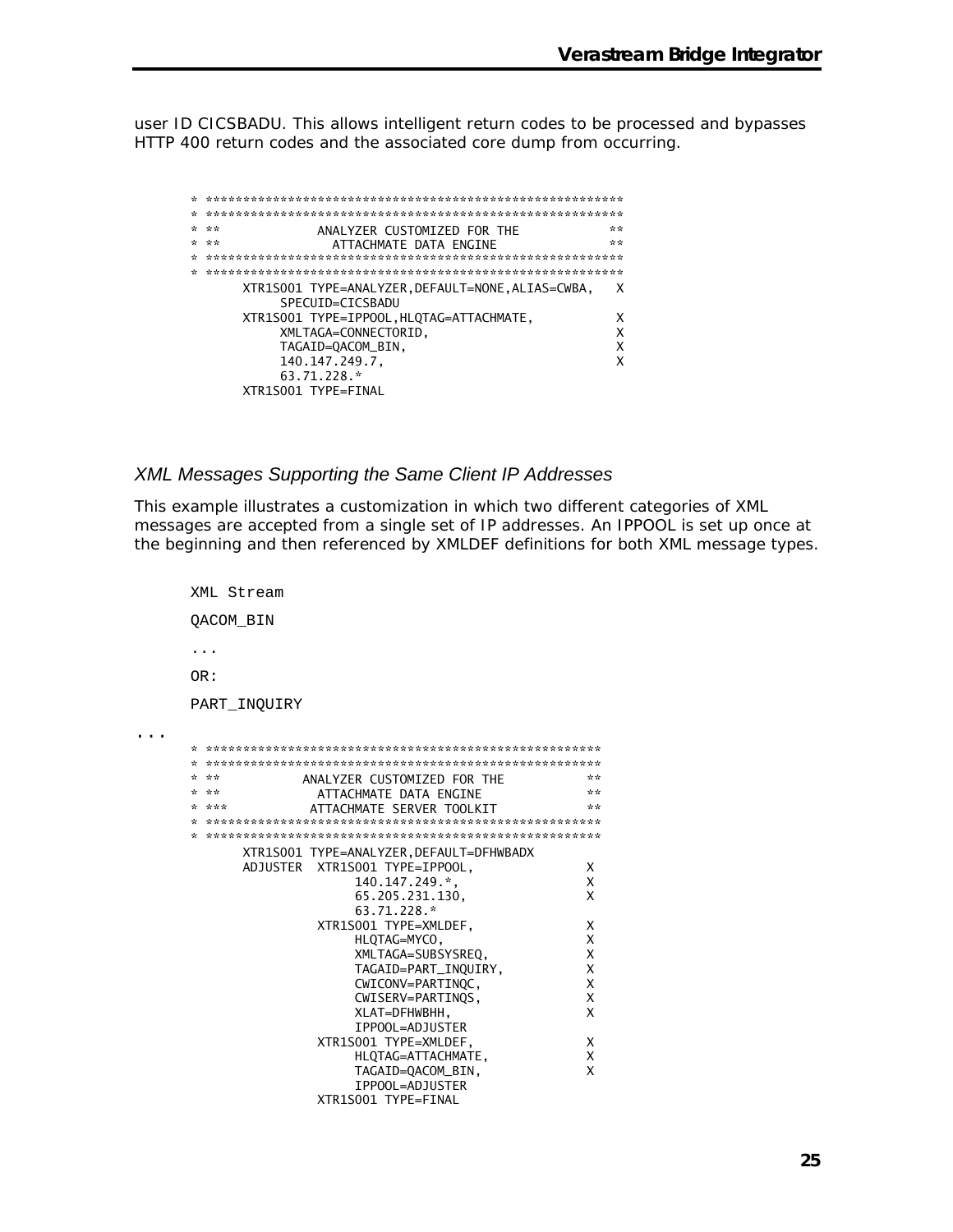#### *Any Client IP Address Permitted*

In this example an XML message has been defined as unsecured. A wildcard IP address has been set up to facilitate traffic from any client that is capable of formatting the proper XML message.

| بالرضاح فالمحاصل فالرقاب فالمتراث فالمعاون فالمتراث فالمعاون فالمتحاصر فالمتحرج فالمراس فالمتحاصل فالمتحاصل فالمتحاضر فالمتحاض فالمتح والمتحرك فالمتح والمتحرك فالمتح والمتحرك فالمتح والمتح والمتحرك فالمتح والمتح والمتح وال |  |
|--------------------------------------------------------------------------------------------------------------------------------------------------------------------------------------------------------------------------------|--|
| ANALYZER CUSTOMIZED FOR THE<br>* **<br>**                                                                                                                                                                                      |  |
| ATTACHMATE DATA ENGINE<br>* **<br>**                                                                                                                                                                                           |  |
|                                                                                                                                                                                                                                |  |
|                                                                                                                                                                                                                                |  |
| XTR1S001 TYPE=ANALYZER, DEFAULT=DFHWBADX                                                                                                                                                                                       |  |
| XTR1S001 TYPE=XMLDEF, HLQTAG=ATTACHMATE,                                                                                                                                                                                       |  |
| XMLTAGA=CONNECTORID,<br>x                                                                                                                                                                                                      |  |
| TAGAID=QACOM_BIN,                                                                                                                                                                                                              |  |
| * * * *                                                                                                                                                                                                                        |  |
| XTR1S001 TYPE=FINAL                                                                                                                                                                                                            |  |

## **Complete Customization**

To customize the Analyzer, update the VBIUANLZ job stream in INSTLIB and submit the job.

# **Runtime Configuration Customization (optional)**

Customize the Data Engine Converter if your installation:

- Uses a different Bridge Facility Models than the IBM supplied CBRF. For example, if your installation uses TCT User Areas (TCTUAs) then you will want to use terminal definitions that refer to TYPETERMs with the correct User Area Length specified.
- Uses a different Cleanup Transaction ID than the Data Engine default, ATMC.
- Certain time out values can be adjusted with Converter customization.

Customize the source for configuration in the <&HLQ>.VBI.V3R00.INSTLIB member VBIUCFG and define any desired changes to the XTR1S003 customization macro therein. The default parameters are as follows.

| XTR1S003 MOD1FAC=CBRF, | PRINCIPLE TERMINAL FACILITY MOD1<br>X                         |  |
|------------------------|---------------------------------------------------------------|--|
| MOD2FAC=CBRF,          | X<br>PRINCIPLE TERMINAL FACILITY MOD2                         |  |
| MOD3FAC=CBRF,          | PRINCIPLE TERMINAL FACILITY MOD3<br>X                         |  |
| MOD4FAC=CBRF,          | $\boldsymbol{\mathsf{X}}$<br>PRINCIPLE TERMINAL FACILITY MOD4 |  |
| MOD5FAC=CBRF,          | PRINCIPLE TERMINAL FACILITY MOD5<br>$\mathsf{X}$              |  |
| GMMTRAN=NO.            | DONT RUN A GOOD MORNING TRANSACTION X                         |  |
| CTRAN=ATMC.            | SESS INACTIVE TIMEOUT CLEANUP TRANS X                         |  |
|                        | AIDPROC=NOOP, SERIALIZE AID PROCESS TRANID OR NOOP X          |  |
|                        | FACKPTIM=00000258, FACILITY KEEPTIME OF 600 SECONDS X         |  |
|                        | GETWAIT=000927C0. SERVER:BRIDGE TIMEOUT 600.000 MSECS X       |  |
|                        | TIMEOUT=00000258 SESSION INACTIV TIMEOUT OF 600 SECS          |  |

When customization of the XTR1S003 macro is complete, modify the JCL in VBIUCFG as indicated in the comments at the top of that member and the save abs submit the JCL.

Note that a return code greater than 4 indicates a problem with the customization.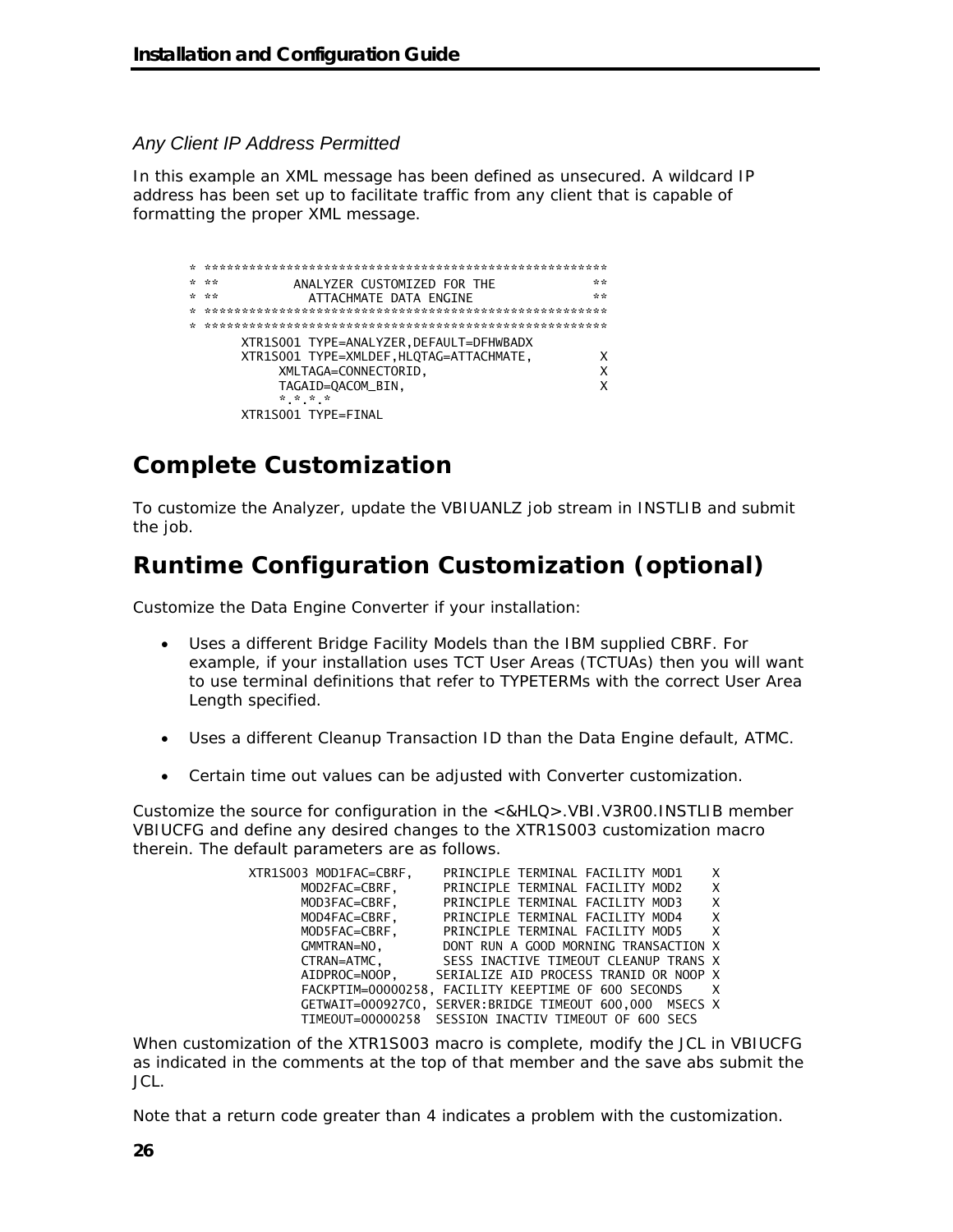| Param<br>eters                | <b>Description</b>                                                                                                                                                                                                                                                                                                                                                                                                                                                                                                                                                                                                                                                                                                                   |
|-------------------------------|--------------------------------------------------------------------------------------------------------------------------------------------------------------------------------------------------------------------------------------------------------------------------------------------------------------------------------------------------------------------------------------------------------------------------------------------------------------------------------------------------------------------------------------------------------------------------------------------------------------------------------------------------------------------------------------------------------------------------------------|
| MOD1FAC<br>through<br>MOD5FAC | 3270 terminal profiles for terminal models 1 through 5. If<br>you use a different value, coordinate this change with the<br>CICS resource definitions, VBICICSD, in a later step.                                                                                                                                                                                                                                                                                                                                                                                                                                                                                                                                                    |
| <b>GMMTRAN</b>                | Determines the initial state for a session. Using the default<br>value GMMTRAN=NO, the connected session begins at a blank<br>screen, ready to start a CICS transaction. If a valid user-id<br>and password are not supplied with the ConnectBridge API,<br>GMMTRAN can be used to identify the sign on transaction or<br>good morning banner to be issued to the newly created<br>session. Candidates for GMMTRAN must be CSGM, CESN, or a<br>3270 Bridge compatible CICS transaction program.<br>If a valid set of user-id and password credentials are supplied<br>with the ConnectBridge API, the External Security Manager<br>(RACF) authenticated session begins at a blank screen and<br>the GMMTRAN transaction is bypassed. |
| CTRAN                         | The cleanup Transaction ID defined for the data engine server<br>program (XTR1A002). The recommended value is ATMC. If<br>you use a different value, coordinate this change with the<br>CICS resource definitions, VBICICSD, in a later step.                                                                                                                                                                                                                                                                                                                                                                                                                                                                                        |
| <b>FACKPT1M</b>               | The number of seconds after completion of the bridge task<br>that CICS will keep the virtual principle facility it has created<br>for the task.                                                                                                                                                                                                                                                                                                                                                                                                                                                                                                                                                                                      |
| <b>GETWAIT</b>                | The maximum wait in milliseconds by the linkable bridge for<br>message input from the data engine server for the session.                                                                                                                                                                                                                                                                                                                                                                                                                                                                                                                                                                                                            |
| <b>TIMEOUT</b>                | The number of seconds an active Verastream Bridge<br>Integrator session can remain inactive before it is timed out<br>and cleaned up.                                                                                                                                                                                                                                                                                                                                                                                                                                                                                                                                                                                                |

After the job stream is updated, submit the job to assemble the customization modules and relink the Converter by submitting the JCL in member VBIUCNVT.

Once the above runtime configuration process is complete you may continue with customization of the Server module.

If you would like to control access to your application accessed via VBI by the use of user supplied USERID/PASSWORD credentials, the default configuration shipped will suffice then you may proceed with the Server customization. Alternatively, if you would like to restrict access to resources to the system using control based upon resource permission such as CICS region, network name, terminal ID and Transaction ID either by using a RACF specified FACILITY or by invoking a User Written Module to apply customized resource protection based upon the aforementioned resources you may choose to follow the steps in "Security Mechanism Customization" as follows.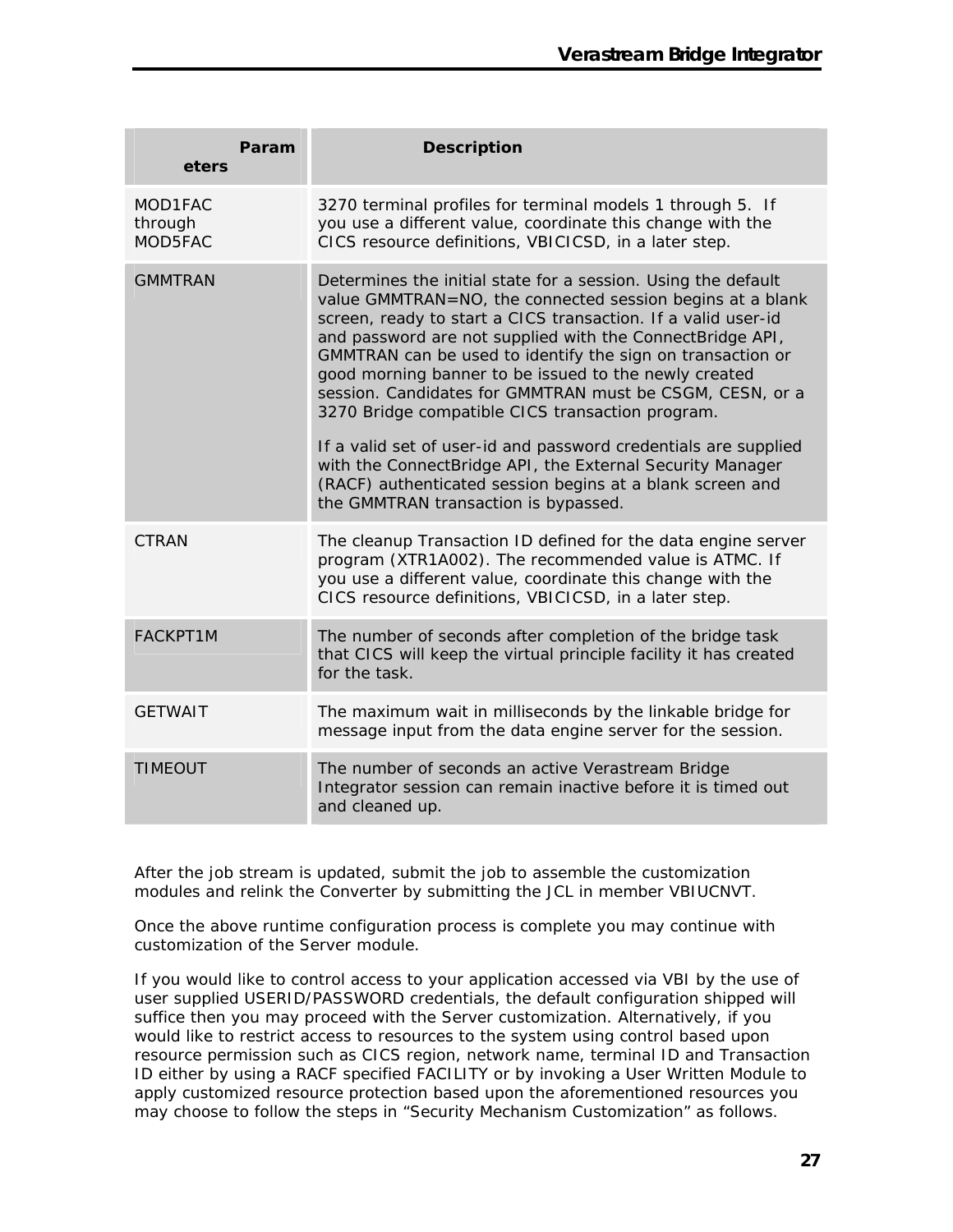## **Security Mechanism Customization**

To increase the level of security, some installations control which transactions are allowed to run based upon the terminal ID. With the CICS Bridge there is no terminal ID, but the Data Engine can be configured to simulate this level of security.

To allow or restrict access by Applid/Netname/TerminalID/TransactionID, configure the server to invoke CICS application "exit" which your installation writes, or issue a EXEC CICS QUERY SECURITY to control transaction execution.

This customization is controlled with the XTR1S005 macro:

| SAFPREF XTR1S005 RESSEC=, |  |
|---------------------------|--|
| LOGGING=.                 |  |
| RESCLASS=.                |  |
| URMNAME=                  |  |

- **RESSEC=NO** VBI runs as it always has by using standard CICS systems customized security based upon user ID
- **RESSEC=CUSTOM,URMNAME=<custprog>** Invoke a customer-provided CICS application program that decides whether or not to grant access to transactions. The User Replaceable Module handles any desired security or logging requirements and returns a zero return code to allow the transaction to continue.

The customer written URM takes responsibility for any challenge to run a given transaction and of any logging of such challenges. The URM is passed a parameter block of:

01 SAF-URM-AREA. 03 URM-RETURN-CODE PIC S9(9) COMP. 03 URM-SAF-INPUT-PARMS. 05 URM-XTR1A002-REGION PIC X(8). Note - region APPLID of the region in which XTR1A002 resides 05 URM-NETNAME PIC X(8). \* Note – 3270 Bridge 'VTAM Style' Netname for this session 05 URM-TERMINAL-ID<br>Part and the method of the Motor 3270 Bridge C Note - 3270 Bridge CICS TERMINAL ID for this session 05 URM-TRANSACTION-ID PIC X(4).<br>Note - The proposed 3270 Transaction Note - The proposed 3270 Transaction to be run 05 URM-USER-ID PIC X(8). \* Note – the CICS USERID under which this transaction is to run.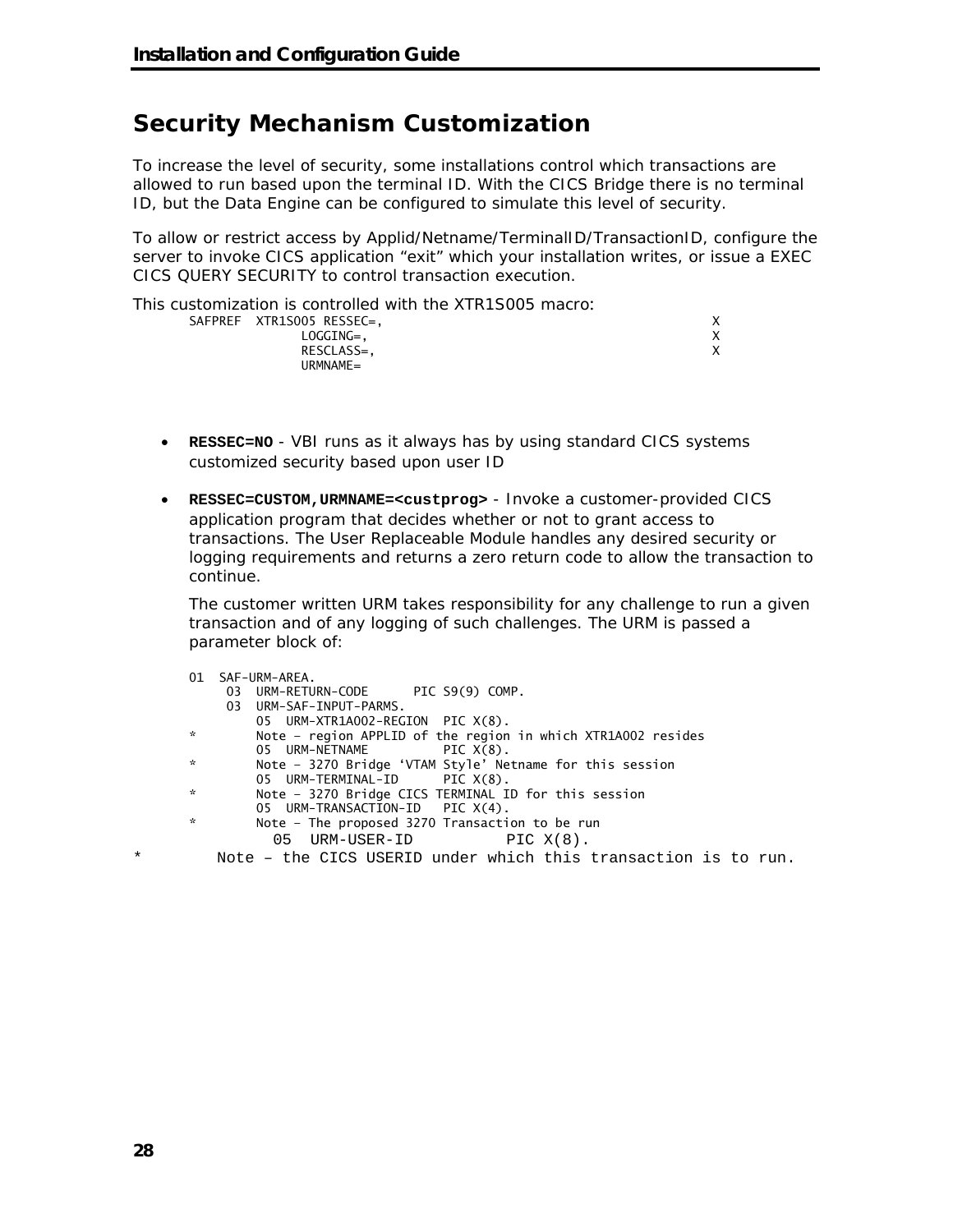The return value passed back in URM-RETURN-CODE has the following effect:

Zero to allow the call to the IBM linkable 3270 bridge 'DFHL3270'. or

Non-zero to forbid the transaction from executing

• **RESSEC=YES,RESCLASS=classname,LOGGING=yesorno -** specifies that resource access checking is performed by constructing a RESID for an EXEC CICS QUERY SECURITY call against the specified security profile class. The QUERY SECURITY call is made before passing the request for a given transaction to the IBM CICS 3270 Linkable Bridge. If the user has READ access to the RESID/RESCLASS combination then the request is passed through to the Linkable bridge. If not, the request is denied and a 1330 return code is returned to the client.

The RESID resource string is constructed by the Attachmate VBI server by appending the constant "ATTMBR" +  $\leq$ cics region applid> + <3270\_bridge\_netname> + <3270\_bridge\_terminal\_id> + <3270\_transaction\_id>

| <b>SATTMBR</b>                            | <b>High Level Qualifer CONSTANT</b>                 |
|-------------------------------------------|-----------------------------------------------------|
| <cics_region_applid></cics_region_applid> | Detected APPLID of region where XTR1A002 resides    |
| <32790_bridge_netnam>                     | Netname passed in with Connect Bridge or generated  |
| <3270_bridge_terminal_id>                 | Four char bridge terminal ID passed in or generated |
| $<$ 3270 transaction id>                  | Transaction Identifier that is being invoked        |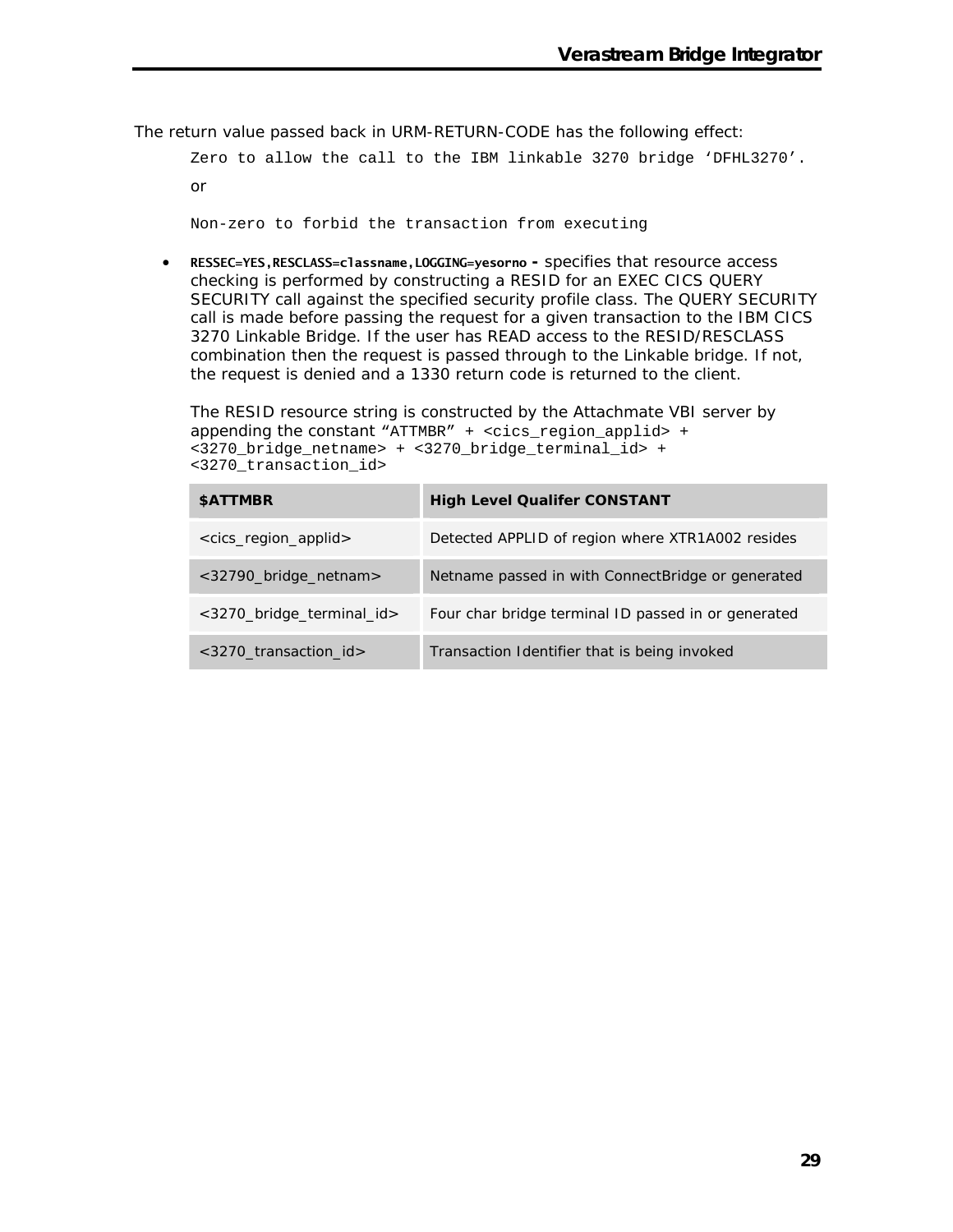The default RESCLASS value is FACILITY. The use of the FACILITY class can be overridden by specifying a different class name in the **RESCLASS** parameter on the XTR1S005 macro. Whatever class you choose must have a maximum profile size large enough to contain the generated RESID.

The Customer Security Administrator can either:

• Allow all possible terminal IDs except for a specific pattern of names. For example if terminal IDs beginning with MP cannot access transactions beginning with TR or TX in the CICS region with APPLID CICSPROD

RDEFINE FACILITY \$ATTMBR.\*\* UACC(READ) RDEFINE FACILITY \$ATTMBR.CICSPROD.\*.MP\*.TR\* UACC(NONE) RDEFINE FACILITY \$ATTMBR.CICSPROD.\*.MP\*.TX\* UACC(NONE)

SETROPTS RACLIST(FACILITY) REFRESH

• Conversely, if the goal is to disable access to certain transactions from all terminal IDs except for a selected pattern of names:

RDEFINE FACILITY \$ATTMBR.\*\* UACC(NONE) RDEFINE FACILITY \$ATTMBR.CICSPROD.\*.MP\*.TR\* UACC(READ) RDEFINE FACILITY \$ATTMBR.CICSPROD.\*.MP\*.TX\* UACC(READ)

SETROPTS RACLIST(FACILITY) REFRESH

Often, using a UACC of other than NONE is discouraged on any RACF profile. In this case they may want to have UACC(NONE) on all the profiles and PERMIT groups of allowed users READ access to the appropriate profiles. This should be reviewed with the security administrator.

Specify YES for LOGGING to turn on the LOG option on the EXEC CICS QUERY SECURITY.

NOTE - This level of access restriction is applied in addition to any security already in place for the CICS transaction through normal CICS customized security.

In order to customize the above specification make the desired modifications to the to the XTR1S005 macro of the VBIUSAFP member, modify the JCL as directed in the comments at the top of the JCL and submit the job.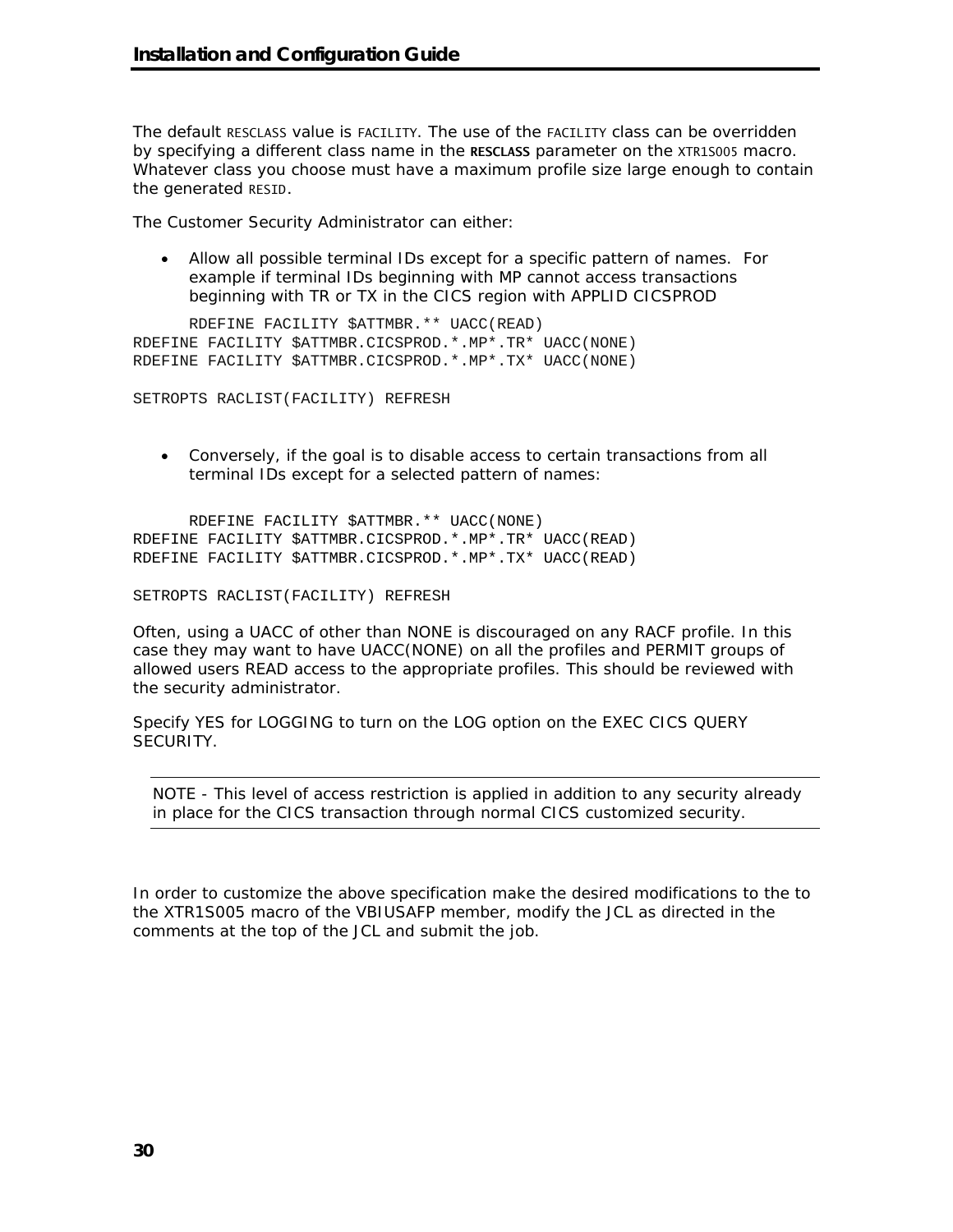## **Server Customization (optional)**

Customize the server if:

- Your client application expects to receive the CICS Good Morning message screen and the screen does not match the default.
- Your installation requires additional security based upon the ID Manager selected virtual terminal ID or virtual netname.
- You submitted runtime configuration customizations in the VBIUCFG member or the resource access restriction customizations in the VBIUSAFP member.

## **Good Morning Message Customization**

To customize the Good Morning Message (CSGM)

- Update the XTR1S004 logo embedded in the VBIUSRVR job stream in the INSTLIB library to match the CICS logo screen used in your installation.
- By default, if new 3270 connections in your local environment are greeted with a Good Morning Message rather than a security logon, a standard representation of the actual IBM CICS CSGM logo screen is displayed on the 3270 screen of the connecting client.
- As shipped, each line of the logo in the VBIUSRVR job stream is 40 characters wide, and each logo is 11 lines long. At run-time, the Data Engine places this logo in the center of the 3270 screen of the connecting client. The placement varies based on the number of columns and lines of the particular terminal model.

The default is: XTR1S004 CSECT XTR1S004 AMODE 31 XTR1S004 RMODE ANY DC A(GMLINLEN) DC A(GMSCRLNS) DC A(GMSCRLEN) \*-------------------------------------------------------- \* 24X80 DC'D AS 48 LINES OF 40 BYTE CONSTANTS COMPRISING \* THE WELCOME TO CICS SCREEN \*-------------------------------------------------------- GMSCREEN DS 0H GMSCRLN1 DC CL40' \*\*\*\*\*\*\ \*\*\*\*\*\*\ \*\*\*\*\*\*\ \*\*\*\*\*\*\' GMSCRLN2 DC CL40'\*\*\*\*\*\*\*\*\ \*\*\*\*\*\*\ \*\*\*\*\*\*\*\*\ \*\*\*\*\*\*\*\*\' DC CL40'\*\*\\\\\*\*\ \*\*\\\ \*\*\\\\\*\*\ \*\*\\\\\*\*\' DC CL40'\*\*\ \\ \*\*\ \*\*\ \\ \*\*\ \\' DC CL40'\*\*\ \*\*\ \*\*\ \*\*\*\*\*\*\*\' DC CL40'\*\*\ \*\*\ \*\*\ \*\*\*\*\*\*\*\' DC CL40'\*\*\ \*\*\ \*\*\ \\\\\*\*\' DC CL40'\*\*\ \*\*\ \*\*\ \*\*\ \*\*\ \*\*\ \*\*\' DC CL40'\*\*\*\*\*\*\*\*\ \*\*\*\*\*\*\ \*\*\*\*\*\*\*\*\ \*\*\*\*\*\*\*\*\' DC CL40' \*\*\*\*\*\*\\ \*\*\*\*\*\*\ \*\*\*\*\*\*\\ \*\*\*\*\*\*\\' DC CL40' \\\\\\ \\\\\\ \\\\\\ \\\\\\ TM' GMSCREND DC X'FF' GMLINLEN EQU GMSCRLN2-GMSCRLN1 GMSCRLEN EQU GMSCREND-GMSCREEN GMSCRLNS EQU ((GMSCRLEN/GMLINLEN)+1) END XTR1S004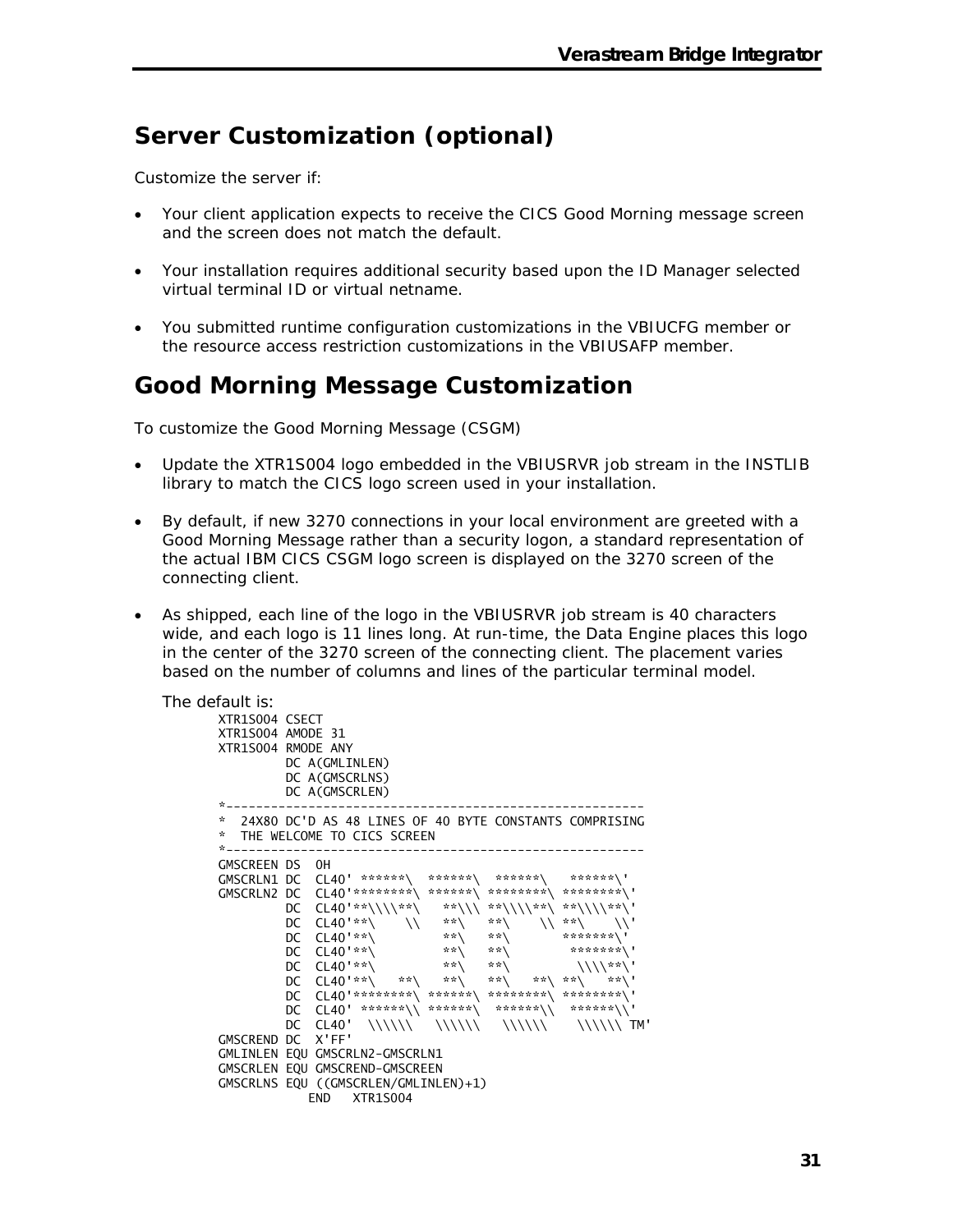- Only alter the lines GMSCRLN1 to the line preceding GMSCREND to match your customized CICS logo; all other lines must remain unaltered for the runtime to support logo customization.
- The one-line superimposed "Welcome to CICS…" message is customized by the CICS systems programmer in the CICS Systems Initialization Table (SIT), and shouldn't be added to the modified logo.
- The Attachmate run-time 3270 Bridge Server harvests this customized string and superimposes it at run time, in a manner identical to that used by IBM.

## **Complete Server Customization**

To complete the server customization, update the VBIUSRVR job stream in INSTLIB and submit the job.

#### **CICS Web Services Interface (Optional, CICS TS V3)**

You can configure the Verastream Bridge Integrator server to act as a CICS Web Services provider.

You may want to use this support if

- o You are using CICS Transaction Server V3 or above.
- o The performance benefit of persistent TCP connections is important to you.
- o You want to connect to CICS using SSL or HTTP authentication.

Verastream Bridge Integrator provides the WSDL that represents the VBI server's interface (via the interface program XTR1A005) that your middle-tier application can use as a Web Service Reference. There is a Java Bridge API jar (BridgeAPI.jar) and .NET Reference Object as assists. These provide a newer API that is more closely aligned with the SOAP message structure as well as an API that is compatible with the previous APIs.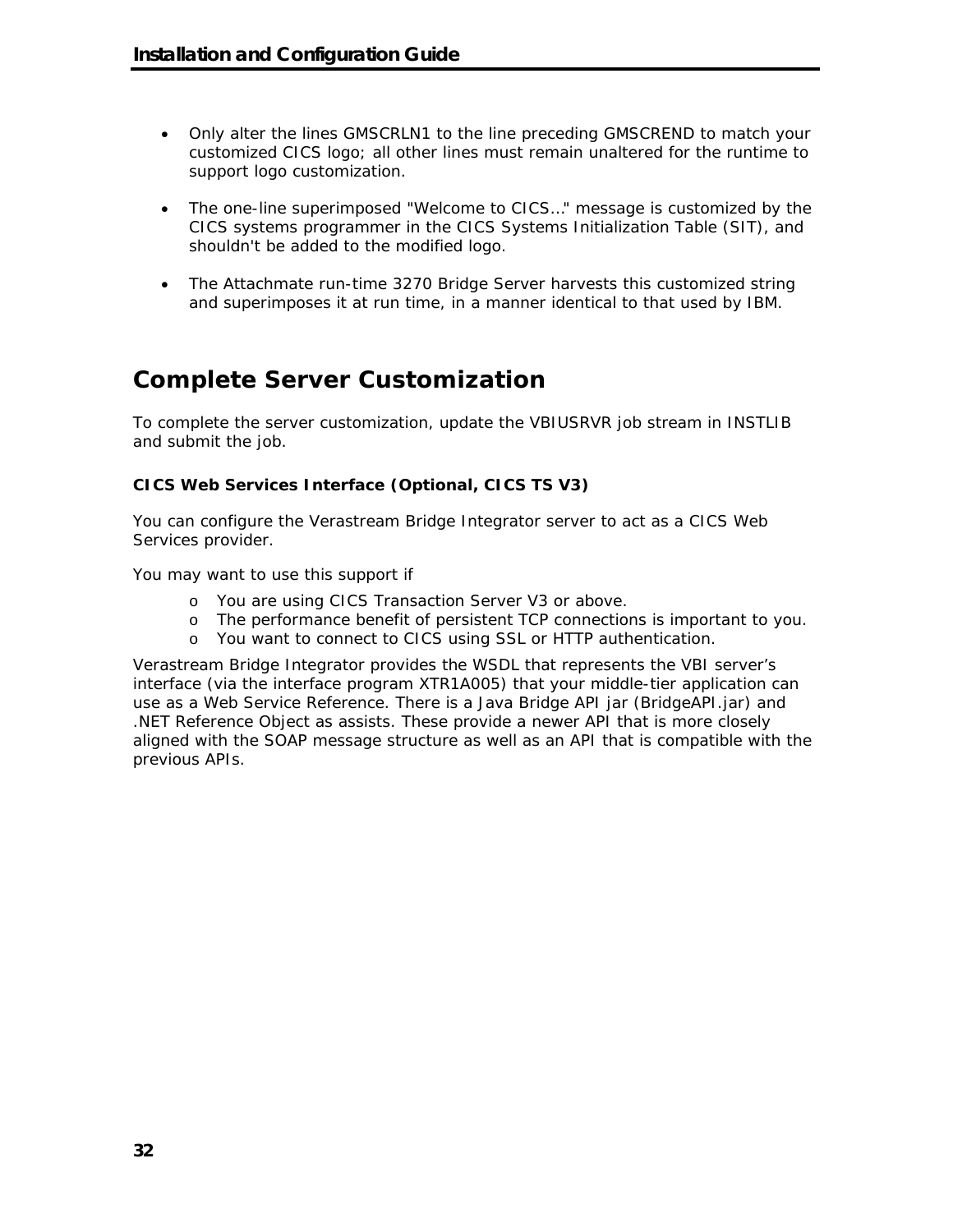To add support for the CICS Web Services Interface, perform the following actions:

- Uncomment and complete the CICS Web Services Interface section of the VBICICSD before running the job to create the CICS definitions. Make changes reflecting your SSL and Authentication requirements. Refer to the section "Defining TCPIPSERVICE Resources for SSL" in the CICS RACF Security Guide for more information.
- Extract the TAR dataset to a CICS staging directory in the Unix File System. For example, from a UNIX telnet session

```
cd /prod/CICSWS/staging 
pax -rvf "//'ATTMF.VBI.V3R00.TAR'" 
        [X] xterm dino [149.82.215.1]
                                                                                     <u> - 미지</u>
        Idino:/prod/CICSWS/staging1 P390P* pax -rvf "//'ATTMF.VBI.V3R00.TAR'"
        WebSvcBridgeAPI.wsdl
        WebSvcBridgeAPI.wsbind
        VBIPipeline.xml
        [dino:/prod/CICSIS/staging] P390P*
```
• When you **CEDA INSTALL** the group, CICS copies the **WSDL** and **WSBIND** to the **SHELF** and dynamically defines a **URIMAP** and **WEBSERVICE** in the CICS region. Refer to the *CICS Web Services Guide* for your CICS TS release for more information.

### **Define Terminal Pool ID Manager Configuration VSAM File**

To define the KSDS VSAM Terminal Pool ID Manager Configuration file, open the PDS member VBIVSAM edit the JCL by providing the parameters for the IDCAMS utility. You will need to provide the dataset name for the ID Manager for example 'ATM.IDMGR.TERMPOOL' and the device on which the ID Manager configuration file is to reside in your installation.

Once these parameters are defined, please provide the JCL parameters compliant with you installations standard for JOB card as described in the comments at the top of the JCL member save the modified JCL and submit the job.

## **Set Up ID Manager Bridge Facility Pools**

ID Manager Bridge Facility pools are set up using the 3270 ID Manager configuration transaction. The default transaction id for the ID Manager application is: 'IDMG'.

See the Terminal Pool ID Manager guide for information on using the terminal pool ID manager utility and instructions on migrating existing pools from VBI 2.0. The guide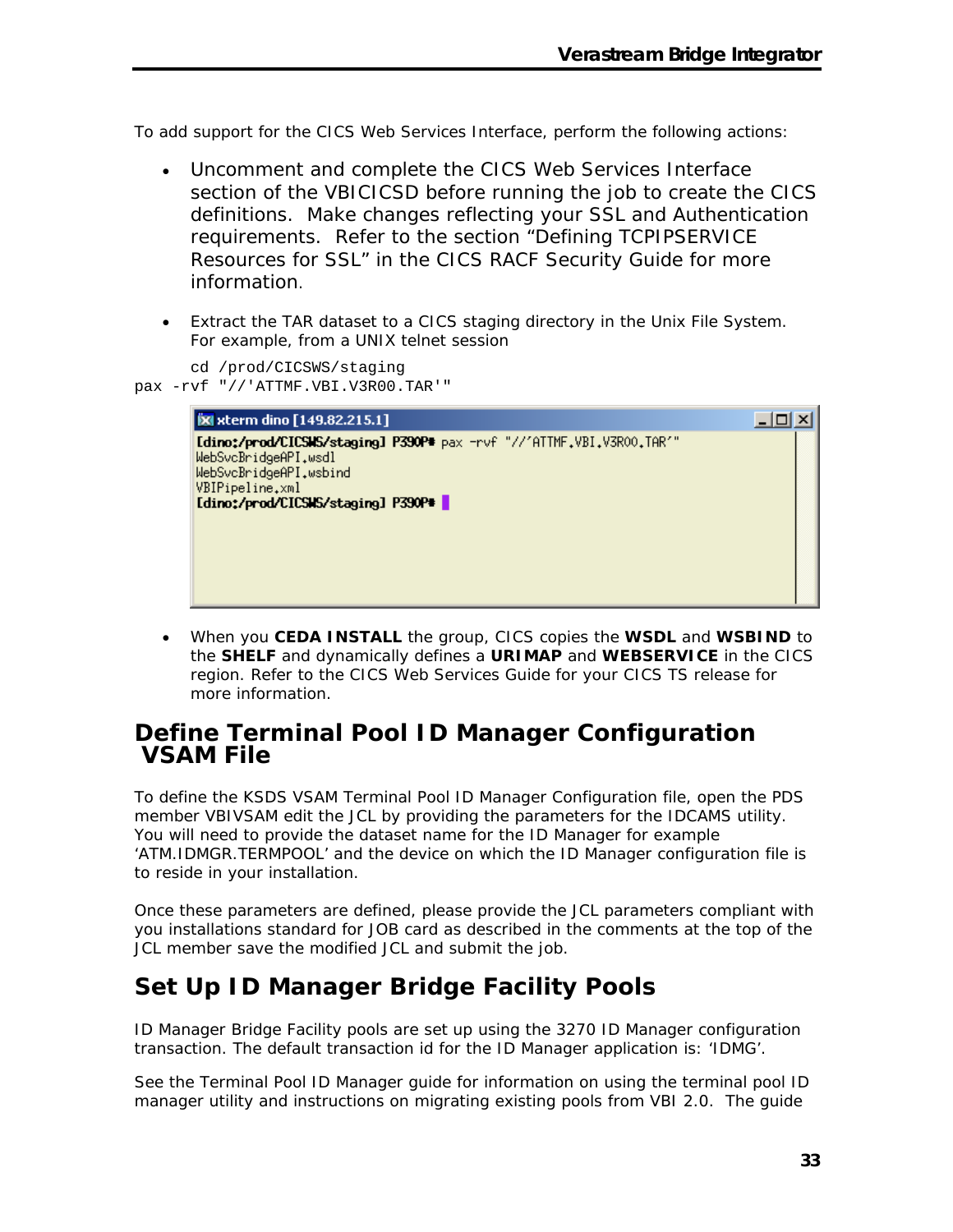is available from the documentation folder at the root of the CD and on the product download site.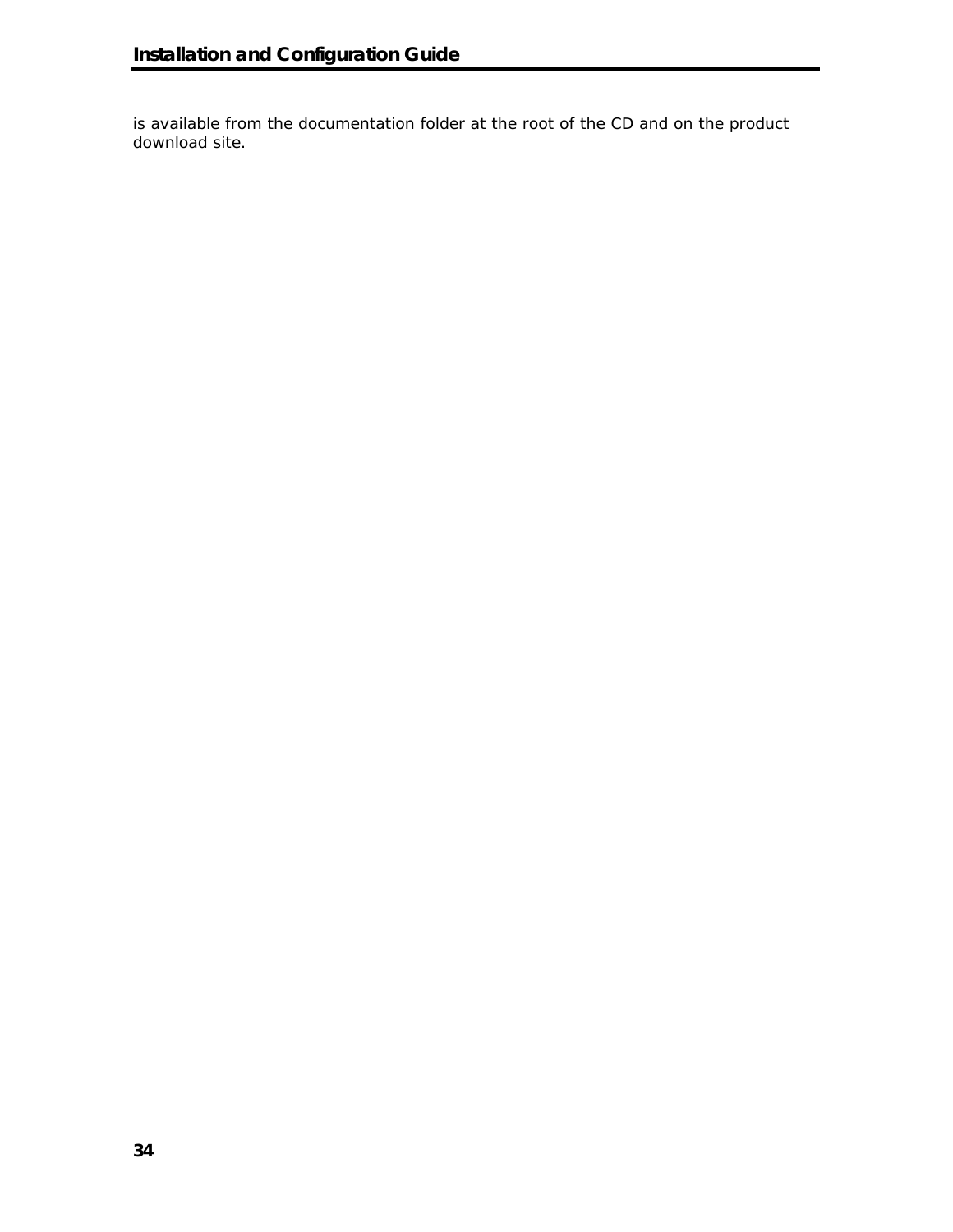# **Make Product Executables Available to CICS**

• Copy all the members of the <&HLQ>.VBI.V3R00.SXT1LOAD LOADLIB to a library in the CICS DFHRPL concatenation

or alternately

• Add the LOADLIB to the CICS PROC/JCL DFHRPL concatenation and shutdown & restart the CICS region.

# **Install the CICS Resource Definitions**

Review and modify the job VBICICSD job stream in the INSTLIB library. Instructions are included as comments in the VBICICSD member.

If the Clean Up or Sample/IVP Transaction IDs were changed during installation, you must duplicate the change here as well as in the Converter customization process.

To use different Bridge Facility Model names than the IBM supplied CBRF, and if those different terminal definitions do not already exist, you can set up the definitions here. This must be coordinated with the Converter customization, above.

The following definitions are included.

| <b>TCPIPSERVICE</b> | Port | <b>URM</b>  | <b>Transaction</b> | <b>Description</b>                                |
|---------------------|------|-------------|--------------------|---------------------------------------------------|
| XTR1TCPS            | 2317 | XTR1A000    | <b>CWXN</b>        | <b>VBI Listening Port</b>                         |
| XTR1TCWS            |      | <b>None</b> | <b>CWXN</b>        | <b>CICS Web Services</b><br><b>Listening Port</b> |

| <b>TRANCLASS</b> | <b>Max Active</b> | <b>Description</b>        |
|------------------|-------------------|---------------------------|
| XTR1CLAS         | 150               | Cleanup transaction limit |

| <b>Transaction</b> | Program         | Task Data<br>Location | <b>Task Data</b><br><b>Key</b> | <b>Description</b>                                            |
|--------------------|-----------------|-----------------------|--------------------------------|---------------------------------------------------------------|
| <b>ATMC</b>        | XTR1A000        | <b>BELOW</b>          | <b>USER</b>                    | Cleanup                                                       |
| ATM1               | XTR1A003        |                       | <b>USER</b>                    | Sample/IVP (Optional)                                         |
| <b>IDMG</b>        | <b>XTR1A007</b> |                       | <b>USER</b>                    | <b>ID Manager Pool</b><br><b>Status Display</b><br>(Optional) |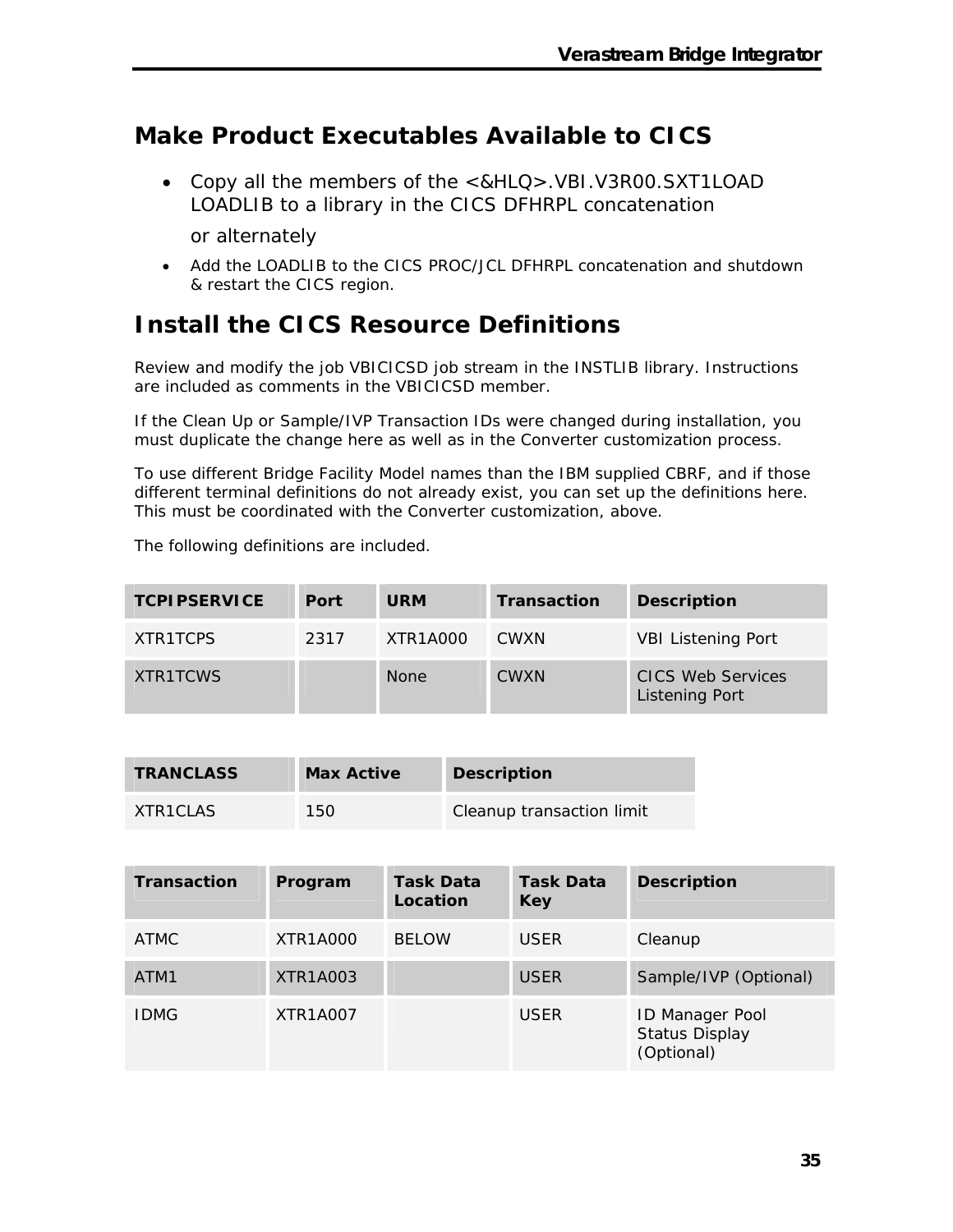VBI also uses IBM supplied transactions CWXN and CWBA. Please ensure these transactions are installed with their IBM supplied default attributes. If you use a different Analyzer transaction than CWBA (see the Converter Customization step), copy the IBM supplied definition and give the copy the Transaction.

| Program         | Languag<br>e | Data<br>Location | Exec<br><b>Key</b> | <b>Description</b>                                    |
|-----------------|--------------|------------------|--------------------|-------------------------------------------------------|
| XTR1A000        | Assembler    | <b>Below</b>     | <b>CICS</b>        | CICS Web Interface Analyzer                           |
| <b>XTR1A001</b> | Assembler    | <b>Below</b>     | <b>CICS</b>        | Web XML Converter                                     |
| XTR1A002        | COBOL        | <b>Below</b>     | <b>CICS</b>        | Server                                                |
| XTR1A003        | COBOL        | Any              | User               | <b>Optional Sample/IVP</b>                            |
| XTR1A005        | COBOL        | Any              | User               | Optional Web Service Interface                        |
| <b>XTR1A006</b> | COBOL:       | Any              | User               | Opt. Web Service ConnectBridge<br><b>Auth Handler</b> |
| <b>XTR1A007</b> | COBOL        | Any              | User               | Optional ID Manager Pool Status<br>Display            |

| <b>Mapset</b> | <b>Description</b>                           |
|---------------|----------------------------------------------|
| XTR1M30       | <b>Optional Sample/IVP Maps</b>              |
| XTR1M40       | Optional ID Manager Pool Status Display Maps |

| <b>Terminal</b>  | <b>Netname</b>   | <b>Typeterm</b> | <b>Description</b>         |
|------------------|------------------|-----------------|----------------------------|
| CBR <sub>2</sub> | CBR <sub>2</sub> | DFHLU2M2        | Terminal MODEL for Model 2 |
| CBR <sub>3</sub> | CBR <sub>3</sub> | DFHLU2M3        | Terminal MODEL for Model 3 |
| CBR4             | CBR4             | DFHLU2M4        | Terminal MODEL for Model 4 |
| CBR <sub>5</sub> | CBR <sub>5</sub> | DFHLU2M5        | Terminal MODEL for Model 5 |

The TYPETERMS referred to by these terminal definitions are from the IBM supplied DFHTYPE group.

Submit the job and verify its successful execution, then log on to CICS and use the CEDA transaction to install the Group.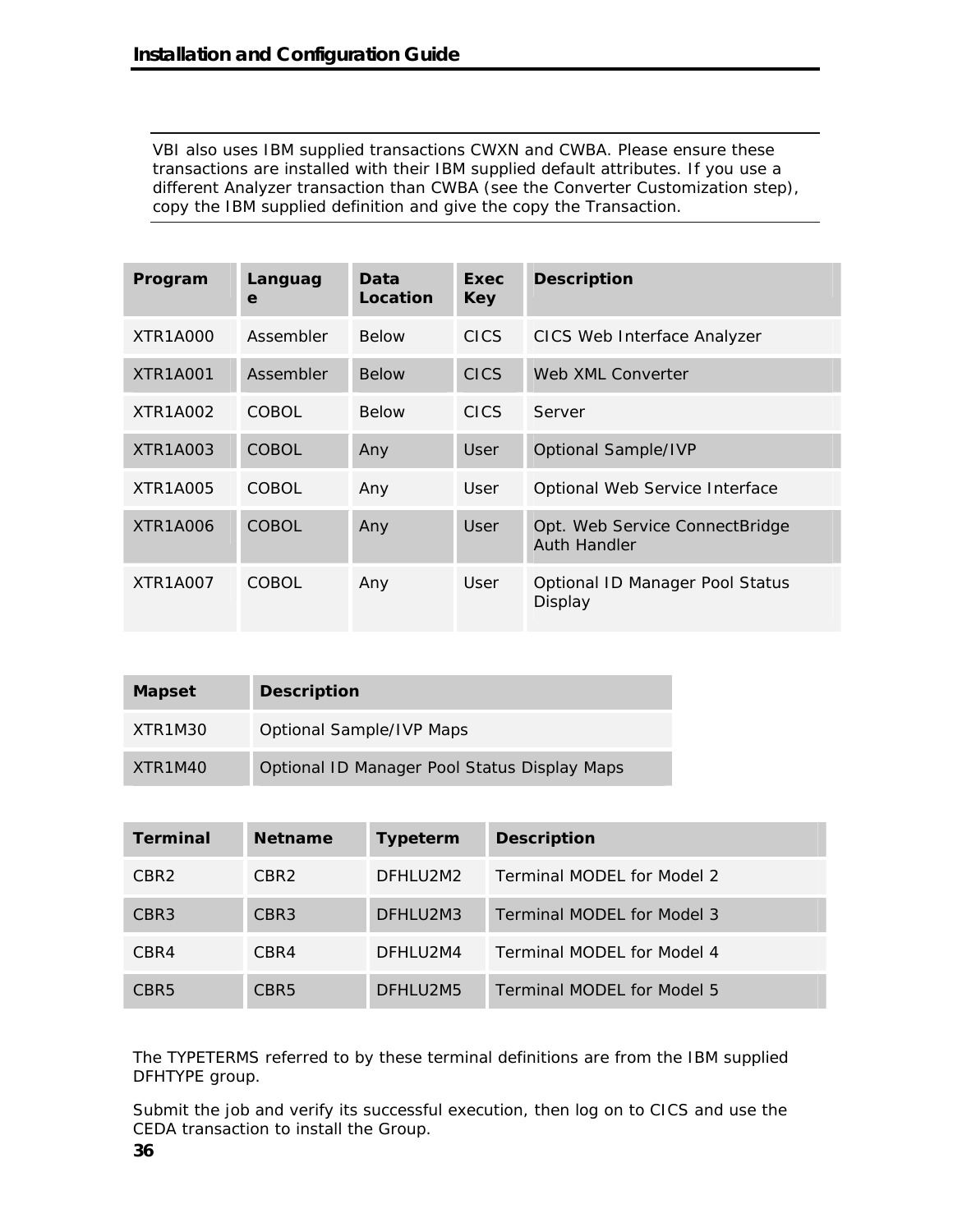## **Internationalization : Model terminal implications**

#### **Customization for code page support**

If you are using international code page support, make sure that the CICS definition for the model terminal (referenced by the 'FacilityLike' parameter of connection API and configuration) references a TYPETERM definition with the corresponding international character set references.

In the following example the terminal model definition CBRG references a German language codepage TYPETERM named DFHLU2GE. Please see the CICS resource definition guide for more information.

```
CEDA EXP G(*) TERMINAL(CBRG)<enter> 
    OBJECT CHARACTERISTICS CICS RELEASE = 0640 
     CEDA View TErminal( CBRG ) 
     TErminal : CBRG 
     Group : GGROUP 
    Description : DEFAULT 3270 BRIDGE TEMPLATE FOR GERMAN LANGUAGE 
     … … … 
      TERMINAL IDENTIFIERS 
      TYpeterm : DFHLU2GE 
       .. … … 
CEDA EXP G(*) TYPETERM(DFHLU2GE) 
    OBJECT CHARACTERISTICS CICS RELEASE = 0640
CEDA View TYpeterm( DFHLU2GE ) 
TYpeterm : DFHLU2GE 
Group : GGROUP
  DEScription : CODE PAGE 1141 (GERMAN)
   RESOURCE TYPE 
  DEVice : LUTYPE2
   TERmmodel : 2 
… … …
```
CGcsgid : 00695 , 01141 0-65535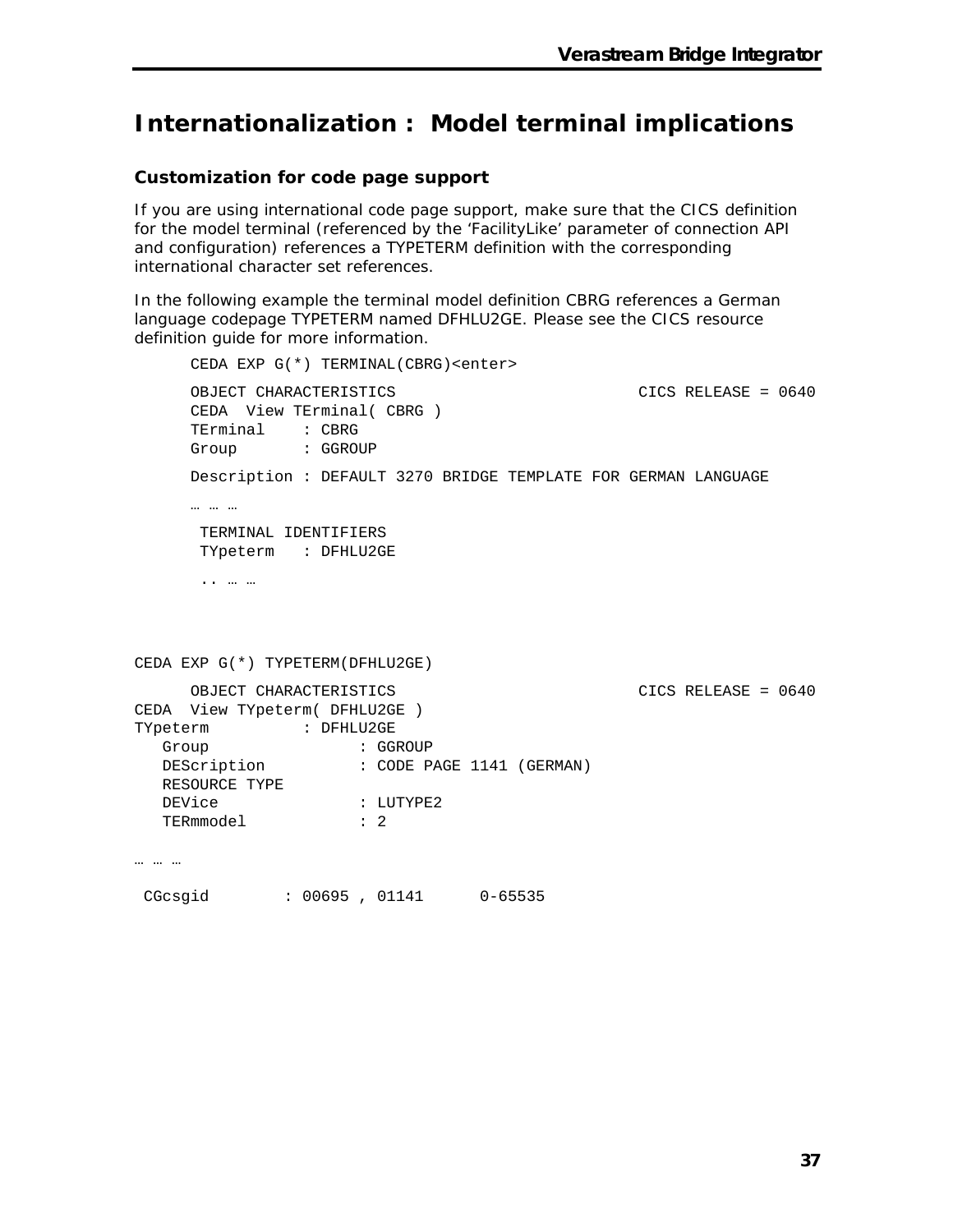# **TCTUA Handling (Optional)**

If you are using the TCT User Area (TCTUA) in your installation, the module XTR1E000 must be installed. If TCT User Area is not being used, then there is no need to install this Global User Exit

If your installation uses the TCTUA a facility model with User Area defined is also required. Refer to the Converter customization, above.

The CICS Global User exit XTR1E000 must be installed in every region that contains application transactions that you are going to contact via the Bridge. This usually means AORs, but if you have target applications in your TOR/routing region, then XTR1E000 must be installed there as well.

The other Data Engine components only need to be in the routing region.

As a result, XTR1E000 and the Bridge product programs are independent in that they can (and probably should) be in different groups. Since XTR1E000 is only necessary if you are accessing applications that make use of TCTUA, group and program definition is not included in the sample VBICICSD.

In the SIT, have an entry for PLTPI=xx where xx is the suffix identifying the list of programs you want to run at Post Initialization. For example, at our site suffix=01 so  $PLTPI=01$ .

In a PDS of members containing our PLTs we have a member named DFHPLT01. In member DFHPLT01 there is a line:

DFHPLT TYPE=INITIAL,SUFFIX=01

then among the program lines there, we add a line:

DFHPLT TYPE=ENTRY,PROGRAM=XTR1E000

After adding the exit program into the member, assemble the list into the appropriate library in the DFHRPL for the region. When CICS comes up, it will execute this list of programs.

The GLUE needs to be RACF authorized to execute.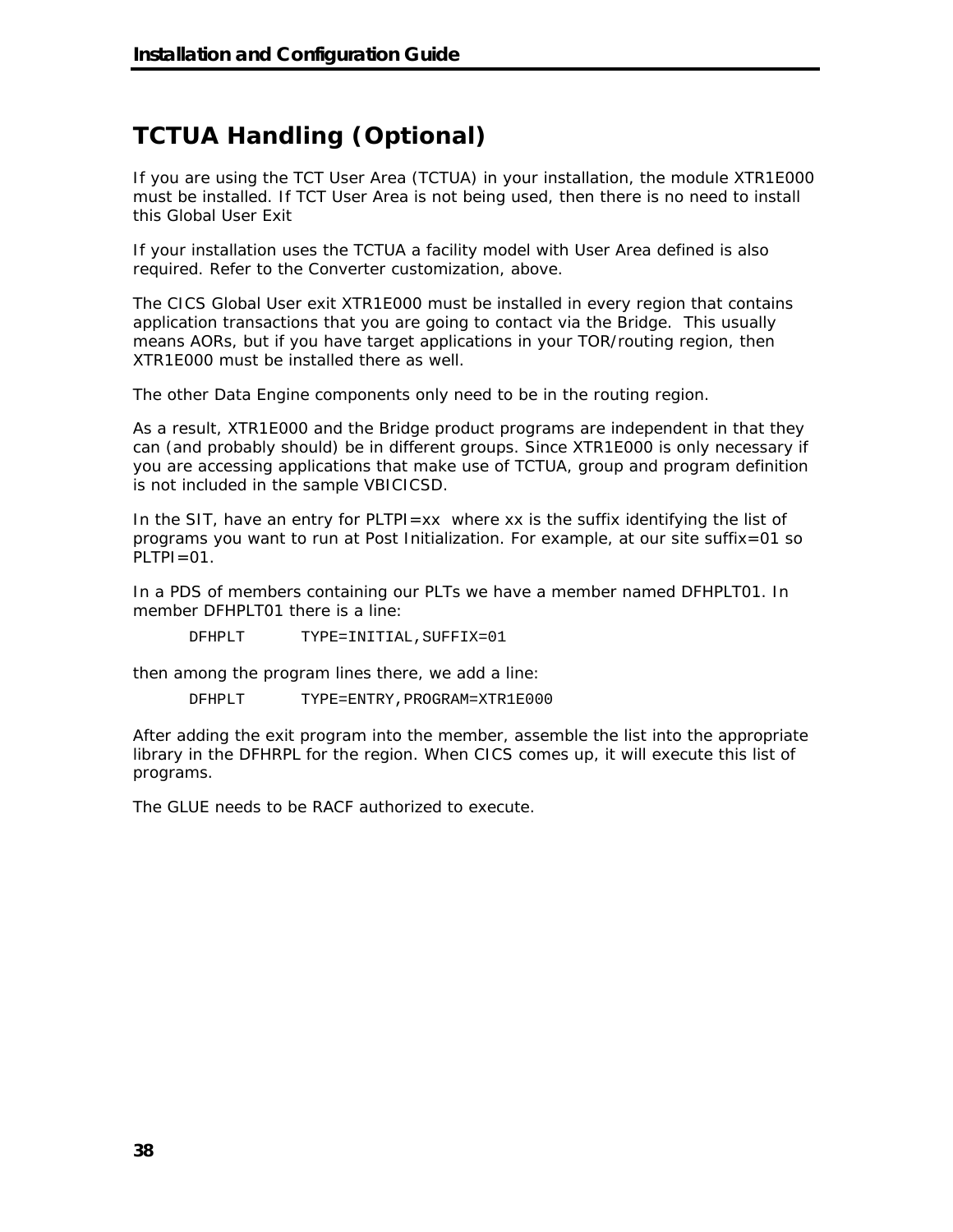### **Customizing the Data Engine – Getting Started Installation Checklist**

You can use the following checklist as an overview. An additional summary is available in the <&HLQ>.VBI.V3R00.INSTLIB(\$INSTALL) PDS member.

In each JCL member resolve all of the environmental issues listed at the top of each JCL member before submitting the JCL for execution.

- 1. Upload the <&HLQ>.vbi.v3r00.instlib.xmit file from the Server directory to the host in binary 80 column Fixed format. See page 13 for more information.
- 2. RECEIVE INDSN('<&HLQ>.VBI.V3R00.INSTLIB.XMIT') dataset('<&HLQ>.VBI.V3R00.INSTLIB') See page 14 for more information.
- 3. EXEC 'ATTMF.VBI.V3R00.INSTLIB(\$INSTREX)'. This unpacks the needed PDS files to continue the installation. See page 15 for more information.

If the default configuration is acceptable for your installation, skip to step 9.

- 4. Modify the Analyzer customization JCL and configuration macro in PDS member <&HLQ>.VBI.V3R00.INSTLIB(VBIUANLZ) and submit. See page 19 for more information. If the configuration for the converter and server are acceptable, skip to step 9
- 5. Modify and submit the configuration JCL and macro shared by the Converter and Server: <&HLQ>.VBI.V3R00.INSTLIB(VBIUCFG). A return code of 4 is acceptable. See page 25 for more information.

If you performed this step, continue with step 6, if not, you can skip to step 7.

- 6. Modify PDS member <&HLQ>.VBI.V3R00.INSTLIB(VBIUCNVT) and submit. This links the new configuration options into the runtime load module for the Converter.
- 7. **To restrict system access by verification of USERID/PASSWORD credentials, skip to step 8. Continue with this step, if you want to restrict access to resources by resource ID or User Written access control.**

Modify the resource access restriction template to be linked into the server. You must supply either resource class information or the name of a User written application program to be called to authorize an individual bridge execution request. Modify PDS member <&HLQ>.VBI.V3R00.INSTLIB(VBIUSAFP) to specify the resource protection desired. Modify the JCL and submit the job. See pages 27-29 for more information.

If you performed this step you must continue with step 8, otherwise skip to step 9.

- 8. Link the server to include all customization from steps 5 and 7. Modify PDS member <&HLQ>.VBI.V3R00.INSTLIB(VBIUSRVR) to customize the Good Morning screen embedded in this member and link all prior customizations into the runtime server load module. See pages 30-31 for more information.
- 9. Update the CICS definitions either by modifying and running PDS member <&HLQ>.VBI.V3R00.INSTLIB(VBICICSD) or by interactively defining the CICS resources using the CEDA transaction. Make sure to add the XTR1ATFP file definition to your CICS startup JCL.